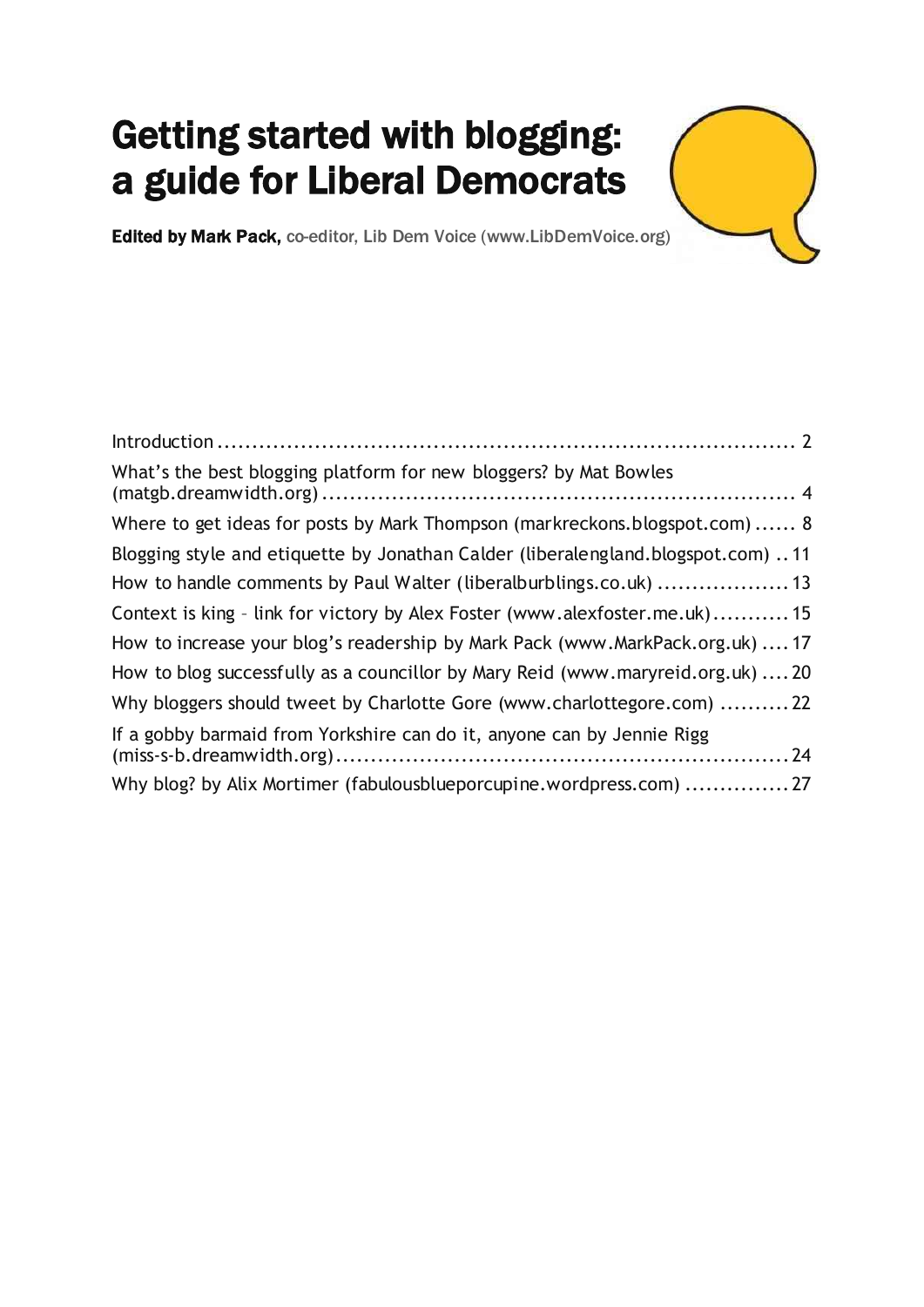# <span id="page-1-0"></span>Introduction

by Mark Pack

In the run-up to Christmas 2009, Liberal Democrat Voice ran a series of "how to" posts about political blogging written by a range of different Liberal Democrat bloggers. As befits a diverse range of liberals, not all of the authors agree fully on all the issues touched on in the series, but that diversity was a strength – because there isn't only one way to blog or only one way to blog 'correctly'.

We've now gathered slightly updated versions of the posts together in this e-book. Whether you are thinking of starting your own blog, a novice blogger or an old hand I hope you find this guide useful.

I am very grateful to all the authors of the pieces for providing them so promptly for the original publication and for helping with the creation of this compilation.

All of this of course assumes blogging might be a worthwhile way to spend some of your time. So what might the point of blogging be?

**Blogging can be fun:** I"ve recently started doing a post each Monday morning over on my own blog highlighting an [odd quote from Hansard](http://www.markpack.org.uk/tag/hansard-gems/). There"s only one reason for doing this: I like hunting out the quotes and I hope a few other people will find them amusing too. But even if no-one else reads them, I still get fun out of the quote hunting.

**Blogging gives you a voice**: Just because you have a blog that doesn"t mean the world will immediately start reading it, though future posts in this series will help you on the way to an audience at least the size of Lichtenstein. But if you want other people to hear your views, making a success of a blog is one of the best routes to take.

Many people in the party – from the passive supporter who gives a donation once a year through to Nick Clegg himself – read blogs, as do journalists of both national and local variety, people in other parties and so on. Make a success of your blog and all of those and more could be reading your words.

Some of the more successful bloggers even often have their stories picked up by the national media. That may be a little way off when you write your first post – but remember many of those people have not been blogging for that long. It doesn"t take years to join their ranks.

**Blogging can help you win elections:** If you decide to have a blog aimed primarily at the public (rather than at fellow Liberal Democrats), it can build up a local audience in your ward or constituency that is a major boost to our other campaigning in the area.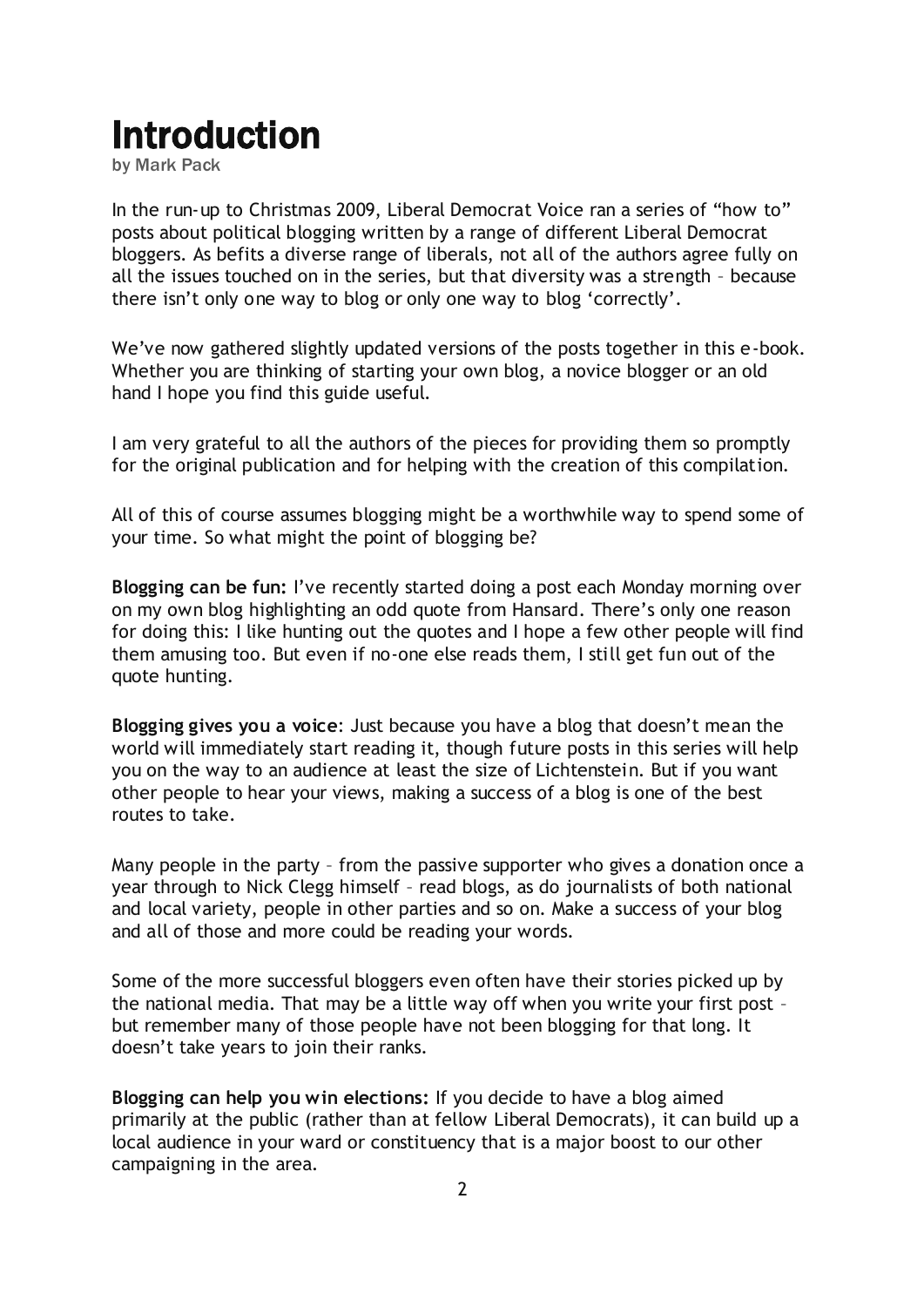Blogging may not win elections on its own but when done well it does help – and [Lynne Featherstone](http://www.lynnefeatherstone.org/) gives her blogging and other online campaigning a key role in explaining why she is now an MP.

**Blogging can be a good way of learning a skill:** One style of blogging is to take news from other places and then write up a story about that news. Being able to quickly but accurately grasp a story, find something interesting to say about it and write it up in a clear and compelling way is a skill that is useful in many other contexts, such as writing news releases, stories for political leaflets or even producing a staff newsletter at work. There are tips and tricks unique to each of these areas, but there is a common skill across them all.

The above list isn't comprehensive and with the other pieces in this book you will pick up a flavour of the diversity of motivations and methods there are. One factor is common amongst all the authors: for all its moments of frustration and writer"s block, blogging is also a great source of knowledge, interest and above all fun.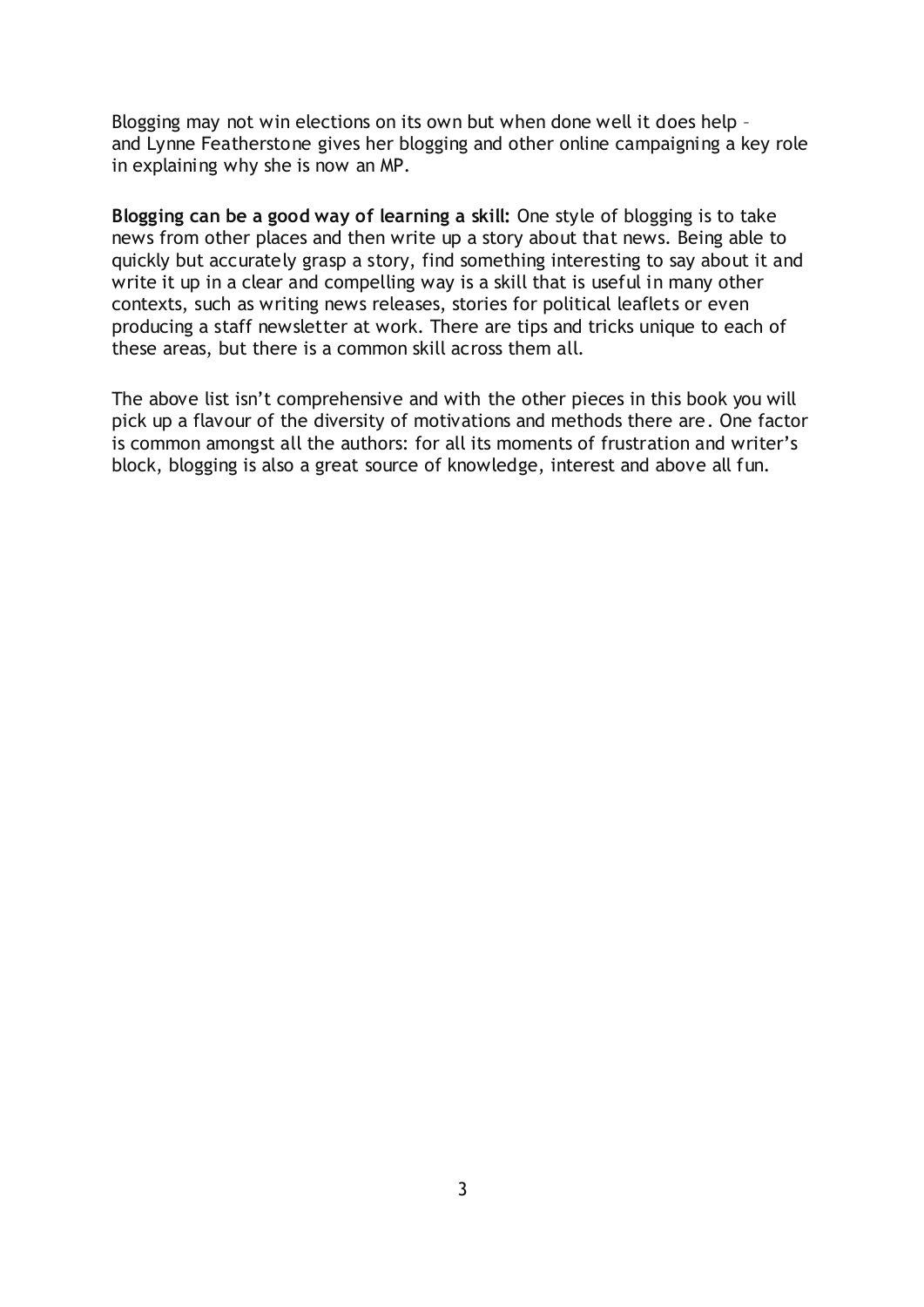# <span id="page-3-0"></span>What's the best blogging platform for new bloggers?

by Mat Bowles [\(matgb.dreamwidth.org\)](http://matgb.dreamwidth.org/)

So, you"re thinking of starting a blog of your own. You could do what most people seem to do at this stage, and go sign up directly to Google"s [Blogger](http://blogger.com/) service and just get writing. Personally, I don't think that's necessarily the best idea. I'm a Lib Dem, my membership card says on the back:

*No one shall be enslaved by poverty, ignorance or conformity*

Now, can"t help you out much with the first, but when it comes to blogging, I can definitely help with the second and the third. There are many different services out there that will let you host a perfectly respectable blog, many of them for free and as good, if not better, than Blogger, offering unique features that Blogger either cannot, or will not, provide. All have their strengths, and most have weaknesses.

You may even be one of those that actually benefits from and is best suited to using Blogger. I won"t hold that against you. Well, not much, anyway.

Some services are completely free, others place adverts on your blog to pay for the costs. If you"re an elected politician, you might prefer not to have adverts display on your site over which you have little to no control, thus ruling out some platforms.

The purpose of this article is to help you choose between the popular free platforms, thus premium hosted services such as [Dreamwidth](http://dreamwidth.org/) or [Typepad](http://typepad.com/) are not covered, and self-hosting is only touched on briefly.

## *Free blog services*

The "big three" of these are [Blogger,](http://blogger.com/) [WordPress.com](http://wordpress.com/) and [LiveJournal.com.](http://livejournal.com/) In addition, popular social network sites such as MySpace.com, Facebook.com and Bebo.com have a built in, limited blogging functionality; you may find these suit you more if you already have an account there.

## *Blogger*

Undoubtedly the most popular blogging platform, Google"s [Blogger platform](http://www.blogger.com/) is free, does not require you to display adverts, and offers a flexible, reliable service that fulfils the basic needs of anyone wanting a free blog.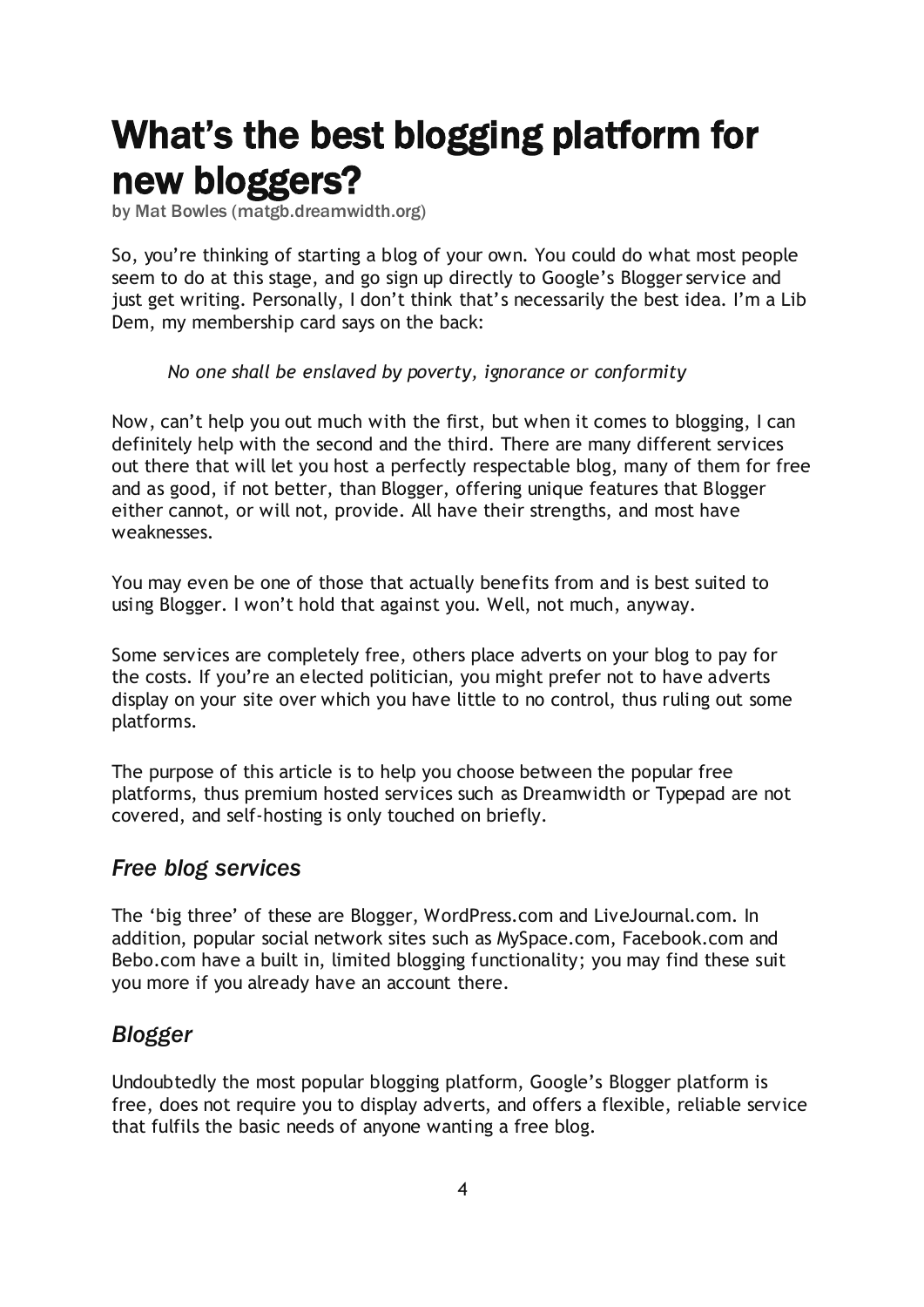**Strengths**: Large variety of templates, which can be personalised easily through a fairly straightforward menu. Advanced users can edit the template directly with their own CSS or bespoke code. Automatically optimised to have a strong search engine presence. Straightforward comments system that allows for easy subscription for logged in users, and non account holders to state their own site address, with optional restrictions on who can comment and on publication facility. Allows for easy insertion of Google adverts, which can provide a small income for regular bloggers.

**Weaknesses**: Limited privacy function, entire blog must be either public or private. Comments cannot be threaded and individual comments cannot be replied to directly. Comment subscription only possible for Google account users, although OpenID and anonymous commenting is supported. Frequently has comment pages display separately in a Blogger hosted page, further reducing the appearance of professionalism. Cannot import directly from other blog platforms. Advanced customisations require learning a Blogger specific mark-up language.

**Best used by**: Amateur pundits who aren"t too bothered about a professional appearance and new bloggers wanting to dip their toes into the water without a major commitment.

Some other platforms do allow you to import to them from Blogger, so is a good starting point if you"re not sure whether blogging is for you.

#### *Livejournal.com*

Livejournal was created before the word "blogging" was invented, and has always existed in a semi-detached little bubble. It offers incredibly strong privacy functions, and has a built in aggregator ("Friends Page"), creating a strong community feel. Livejournal is popular with female bloggers with [65% of users who](http://livejournal.com/stats.bml)  [have stated a gender being female.](http://livejournal.com/stats.bml)

**Strengths:** Strong privacy functions, you can choose exactly who has access to each individual post. Options to limit the search engine presence of publicly posted content. Built in aggregation and feedreading feature that is easy to use and follow.

Account holders can comment easily, subscribe to entire threads and receive notifications if a comment they have made is responded to directly. Accounts can be upgraded to a premium service, removing adverts from view and allowing extra options. Account holders and OpenID users can upload a variety of icons which can be selected when posting or commenting, creating an extra visual aid for readers. Large variety of open access 'community' blogs allow for quick propagation of content and an easy way to find like-minded users.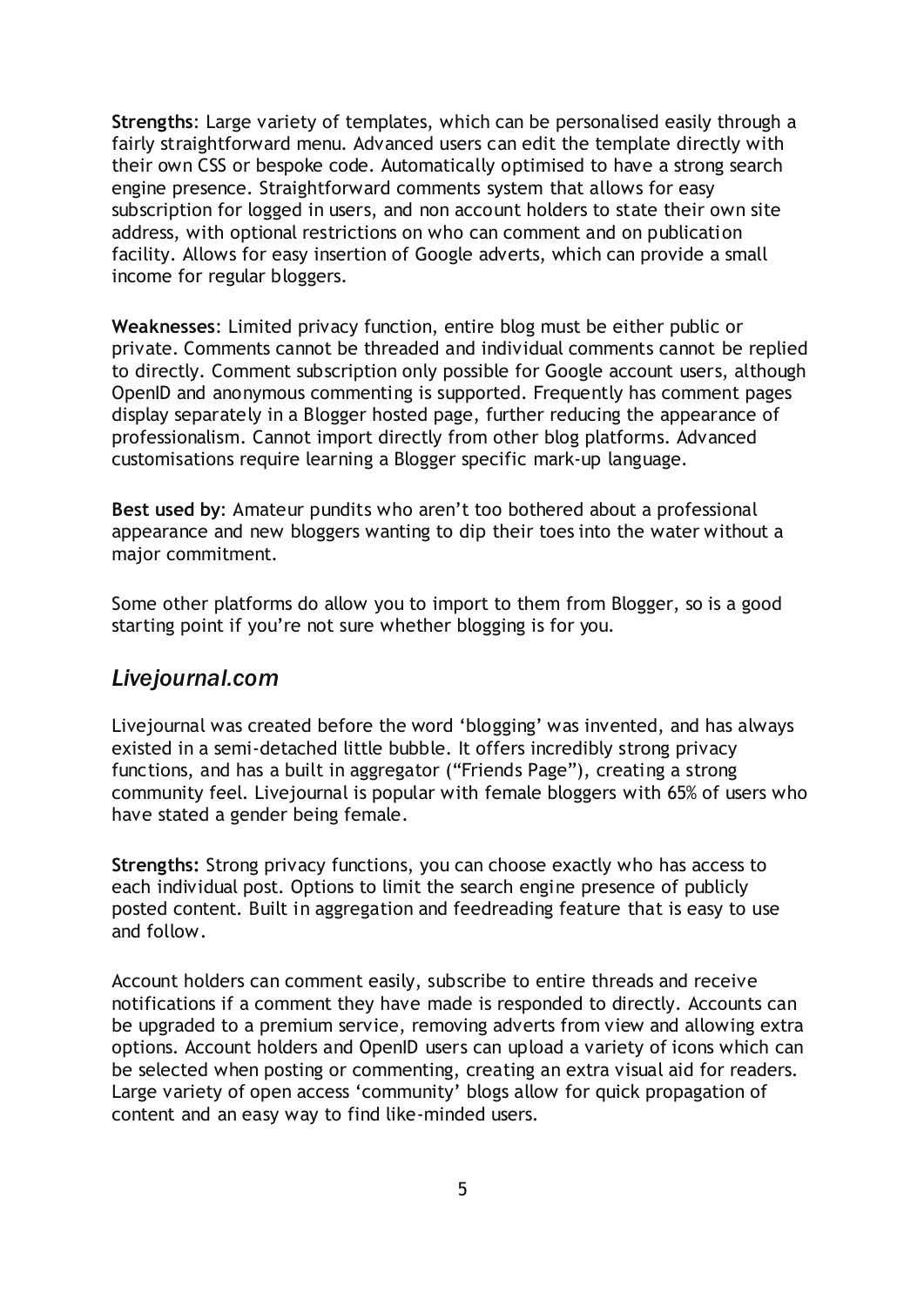**Weaknesses:** For technical reasons has reduced visibility within blog and web search engines. Free accounts automatically display adverts to all readers except paid LJ subscribers. For non-account holders, the OpenID functionality is very limited and unintuitive, and the ability to comment without an account or an OpenID is deliberately limited. Due to its history, Livejournal powered blogs are frequently ignored by "serious" bloggers, although this attitude is changing. Poorly implemented domain mapping feature is available to paid users.

**Best used by:** Personal bloggers aiming at friends and family, "fan" blogs about specific TV shows, people who want a personal journal locked away from the public gaze. While it can be an effective 'broadcast' style blog (it is the most popular blog platform in Russia, where the word for "blog" is "LJ" and the President has an account, and is now used by all journalists on "The Independent"), due to its limited search visibility it is not the best option for a pundit-style blogging or for election candidates.

Due to the Friends page, Livejournal subscribers to your blog are very likely to continue reading, and will be more inclined to comment. It provides a limited direct audience, but that audience is much more likely to comment and come back repeatedly, as long as you"re being interesting.

#### *WordPress.com*

WordPress is free, Open Source software that anyone can download and install on a server to run their own blog. To cover their costs, the company creating the software also run this service, which displays a small amount of adverts to logged out readers and, while free, charges users for some extras, including appearance personalisations and use of personal URLs.

**Strengths:** Easy comment system, allowing for subscription and the option of threading discussions. Allows for easy import of content from most other platforms (including both Blogger and LJ). Allows for creation of "static" pages easily, so you can have an "about me" page, a contact page and other content linked directly from the front page and not hidden in your blog archive. If you buy your own web domain, this can be "mapped" to WP for a fee, and then all URLs will redirect there. Good choice of appearance templates. Individual posts can be password protected so that only the title appears publicly.

**Weaknesses:** Colour schemes are limited to those within approved templates unless you both pay extra and know how to code css. Displays adverts to readers that you have no control over unless you pay a premium. After setup, needs several options changed from the default to get the best search engine visibility.

**Best used by:** New bloggers hoping to continue and expand, writers wanting the option of privacy in a predominantly open blog, users wanting contact pages and other easy to find static content.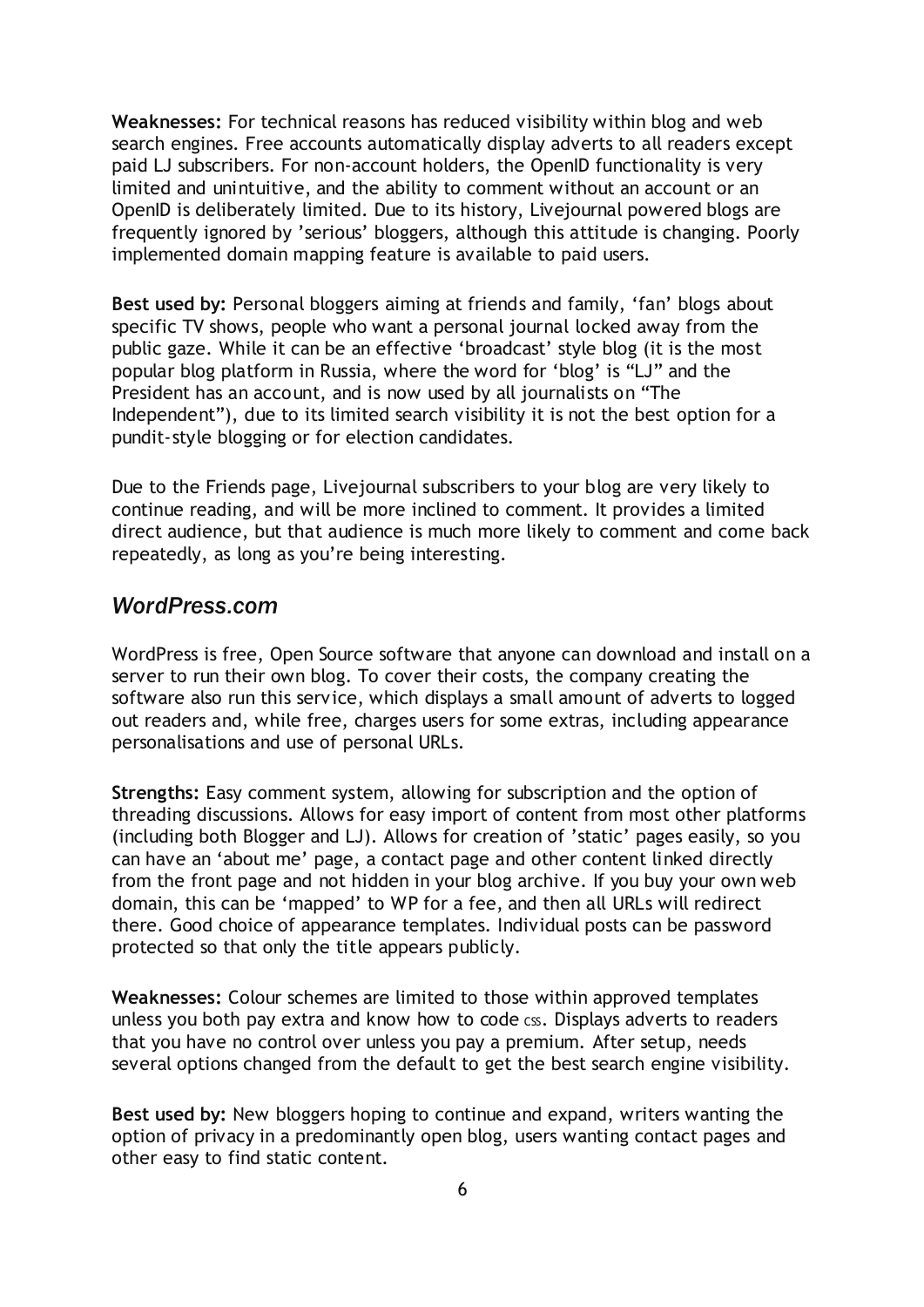## *Overall*

In my opinion, the best all round free platform for new bloggers is [WordPress.com.](http://wordpress.com/) I personally prefer Livejournal over Blogger, but I"ll admit to a bias – I had an LJ account before I knew what a "blog" was, and met my fiancée through a conversation in a comments box there. Blogger is not a terrible platform, and for all around purposes is more than adequate, but if you don"t mind either paying of having a small number of adverts displayed, each of the other two platforms discussed is more powerful and flexible for most purposes.

One caveat: If you're a Lib Dem Councillor and a member of ALDC, then you should strongly consider using their [MyCouncillor](http://www.mycouncillor.org.uk/) service, which is free to members. It is powered using the WordPress software and is thus just as flexible, while also displaying syndicated news from the party ensuring there is always new content for you to discuss. Even if you don"t plan to blog regularly, ensuring your free page is up to date with contact information and links to your local party"s site is pretty much essential.

If you are planning on blogging regularly, and even if all you do is comment, an account with each of the platforms listed will make it easier for you to navigate and comment.

Above all else, don"t be daunted, and if you need any help, feel free to ask. [Approximately 7% of the population has a blog of some sort](http://www.thinkbroadband.com/news/3669-24-percent-of-uk-says-it-does-not-want-internet-access.html) so the odds are very good you know a few bloggers already, even if they"ve never mentioned it.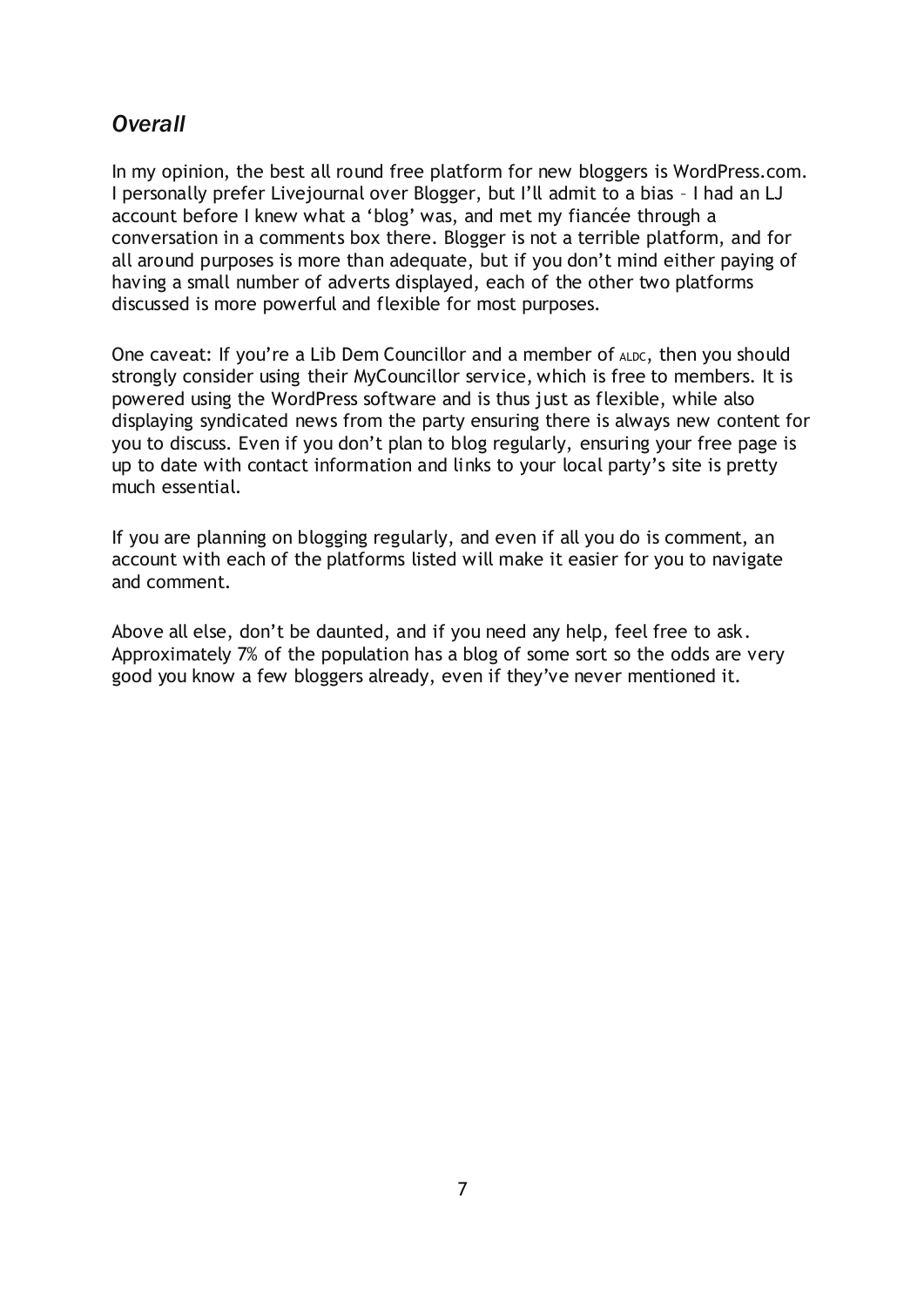## <span id="page-7-0"></span>Where to get ideas for posts

by Mark Thompson [\(markreckons.blogspot.com\)](http://markreckons.blogspot.com/)

Until I was asked to contribute to this series on blogging with a focus on where to get ideas for posts I must admit that it was not something I had thought about very much. But having spent some time mulling it over and looking back through my blog archive I have been able to boil it down to a number of broad categories which I will elaborate on:

### *Blogging in response to a current news story*

This is one of the most common categories that my posts tend to fall into. I have always been a voracious reader and viewer of news and comment and now that I am a blogger I find this often feeds into the topics that I blog about. I usually come at the story from a certain angle though generally aligned with my political views. One thing that I do try and do is get behind the story as much as I can perhaps by pulling in background and related articles as well as referencing things that the protagonist(s) have said and done previously, especially if they seem to be contradicting themselves! It"s also a good idea to link to other bloggers who may have commented on the same story. One final point is that the quicker you can get your blog post out there, the more readers it is likely to get and the more inbound links. This is especially true with a fast breaking story.

## *Blogging in response to another blog post*

This is again a fairly common way that I get ideas for blog posts. Sometimes I will reference another blog post because I agree with it, sometimes I may disagree and want to reference it in order to put my counter-argument into context. I would suggest though that in the case of agreeing with another blogger, if you can, try and have a bit more to say on the issue rather than just "I agree"!

## *Fisking*

This is a particular type of blog post which I have done on occasion whereby you take an article or blog-post (or section of it) by someone else (usually one you quite strongly disagree with) and then reproduce it along with your own commentary about the points they have made and why you think they have got it wrong. A recent example of this from my own blog is [http://bit.ly/64ST9P,](http://bit.ly/64ST9P) which I wrote in response to one on LabourList from someone who seemed to think it was a selfish luxury to vote against Labour.

Fisking can be a good way to respond to others articles but I would suggest it is used sparingly as it can otherwise get a bit tedious.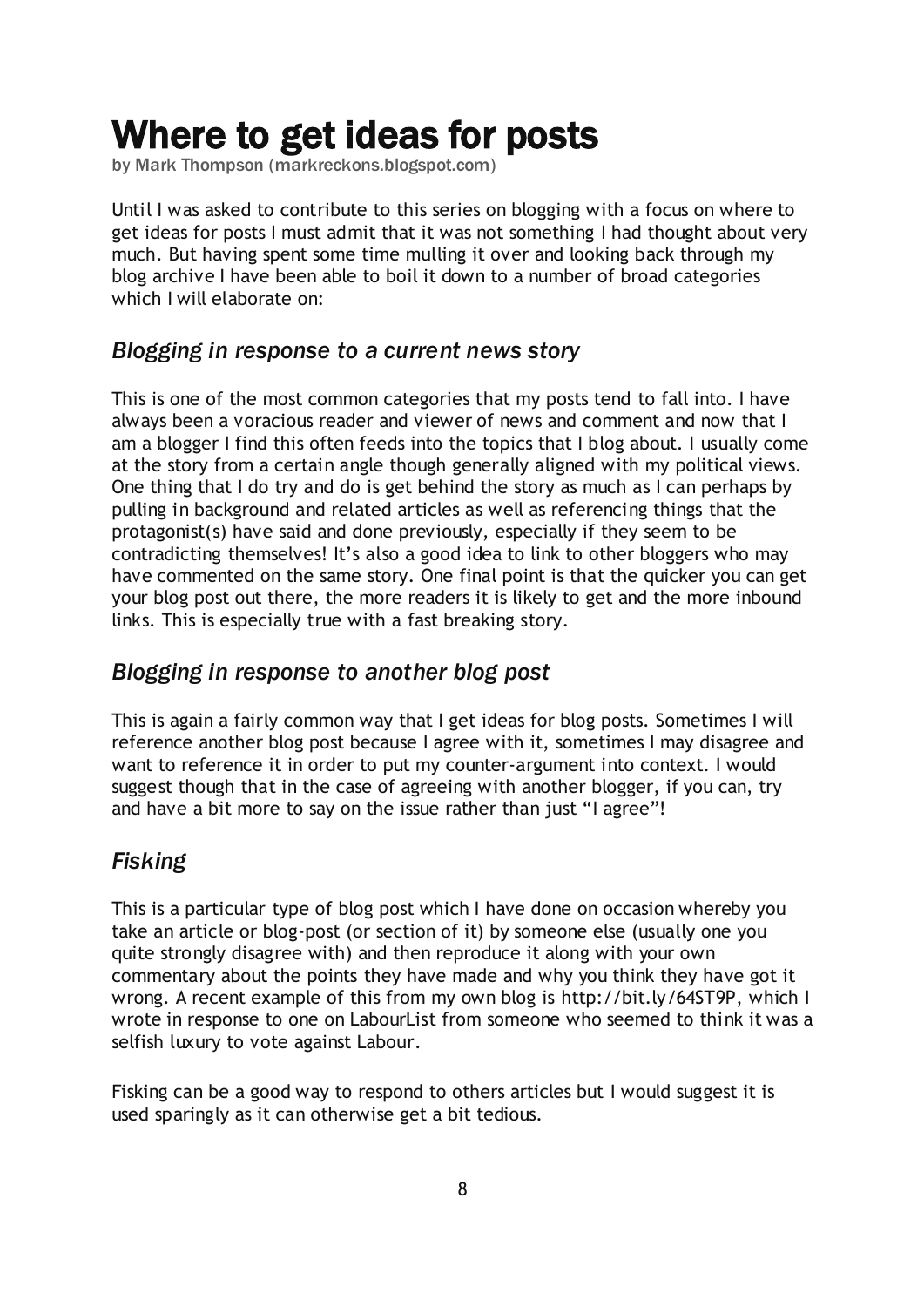### *Blogging in response to a local issue*

There are not many of my blog posts that fall into this category. I generally blog about politics from a national perspective. However there have been a few that have related to local issues where I live in the Bracknell constituency. These have been related to our MP Andrew MacKay who [held a public meeting and was forced](http://markreckons.blogspot.com/2009/05/i-think-andrew-mackays-position-is-now.html)  [to step down](http://markreckons.blogspot.com/2009/05/i-think-andrew-mackays-position-is-now.html) following the expenses scandal and the Conservative open contest to replace him. This category is very important for more locally based blogs (e.g. [Bracknell Blog](http://bracknellblog.blogspot.com/) in my local area) though and there have also been examples of bloggers who often blog on national issues but who have seized the opportunity of a local political event to blog extensively on it.

Nich Starling"s excellent coverage of the Norwich North by-election a couple of months back on his [Norfolk Blogger](http://norfolkblogger.blogspot.com/) blog is a textbook display of this where he pretty much kept a daily diary of events on the ground and published a copy of every single political leaflet that came through his door.

### *Blogging about things that have long been bugging you!*

This is something that I found happening a fair bit when I first started blogging. I had had 15 or so years as an adult following politics closely and shouting at the TV but without a proper forum in which to express my views. Once I started blogging it was like the floodgates had opened! An example would be this post about [Prime](http://markreckons.blogspot.com/2009/01/prime-ministerial-prerogative.html)  [Ministerial prerogative](http://markreckons.blogspot.com/2009/01/prime-ministerial-prerogative.html) which I wrote back in January as it was topical but that I had been thinking about for years. I still find now after nearly a year of blogging as a Lib-Dem that issues and ideas that I had years ago pop out. Aside from anything else, it can be quite cathartic to be able to do this.

There are a few other categories which some of my posts seem to fall into and I will list here more briefly:

**Live chats**: Can be a good way to get bloggers together to "chat" in real time about something, e.g. I do one every Thursday during BBC Question Time.

**Round ups**: They can be round-ups of your own posts or of others. Can be a good way to show your readers what you are reading and other bloggers certainly appreciate the linky-love!

**Interviews**: With fellow bloggers or anyone else interesting who is willing to spare of bit of their time for you. They can be written, audio or video. As I am learning though it is best to keep them reasonably short and to the point if you want to maintain interest!

**Campaigning**: It may be to highlight an existing campaign and try to get others involved or even to start your own.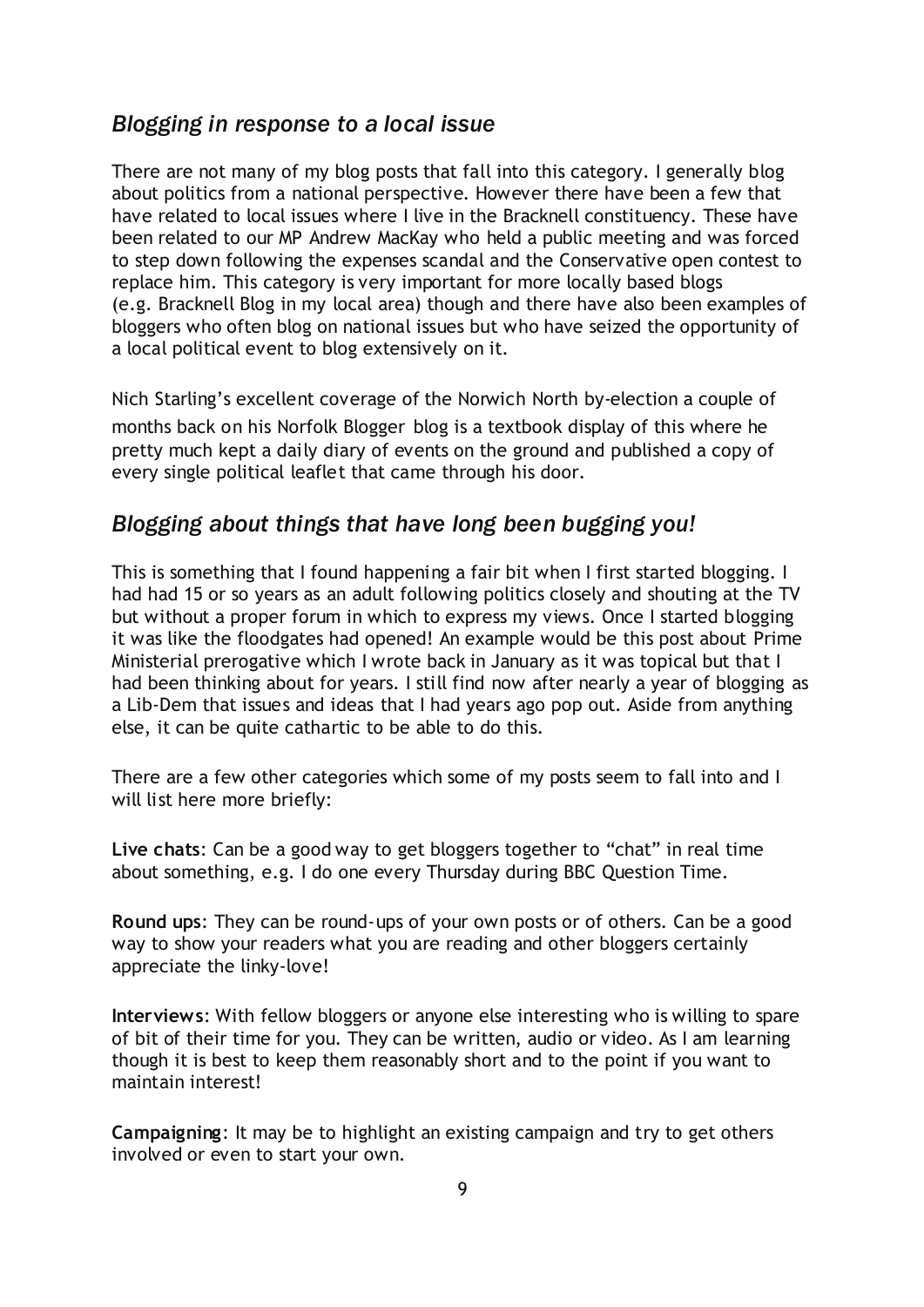One bit of advice I would give is to maintain a list of non-topical things that you want to blog about at some point. If you are anything like me, ideas will pop into your head at times when it is not convenient to blog. I tend to make a note of them ASAP so as not to forget and it gives me a list to draw from at times when I am struggling for inspiration or there are no topical issues I want to blog about.

So I think that just about covers it. I can only write from my own personal experience but blogging for me has been a very positive thing in many ways and it can be a release valve for when the throbbing vein in my temple gets too big!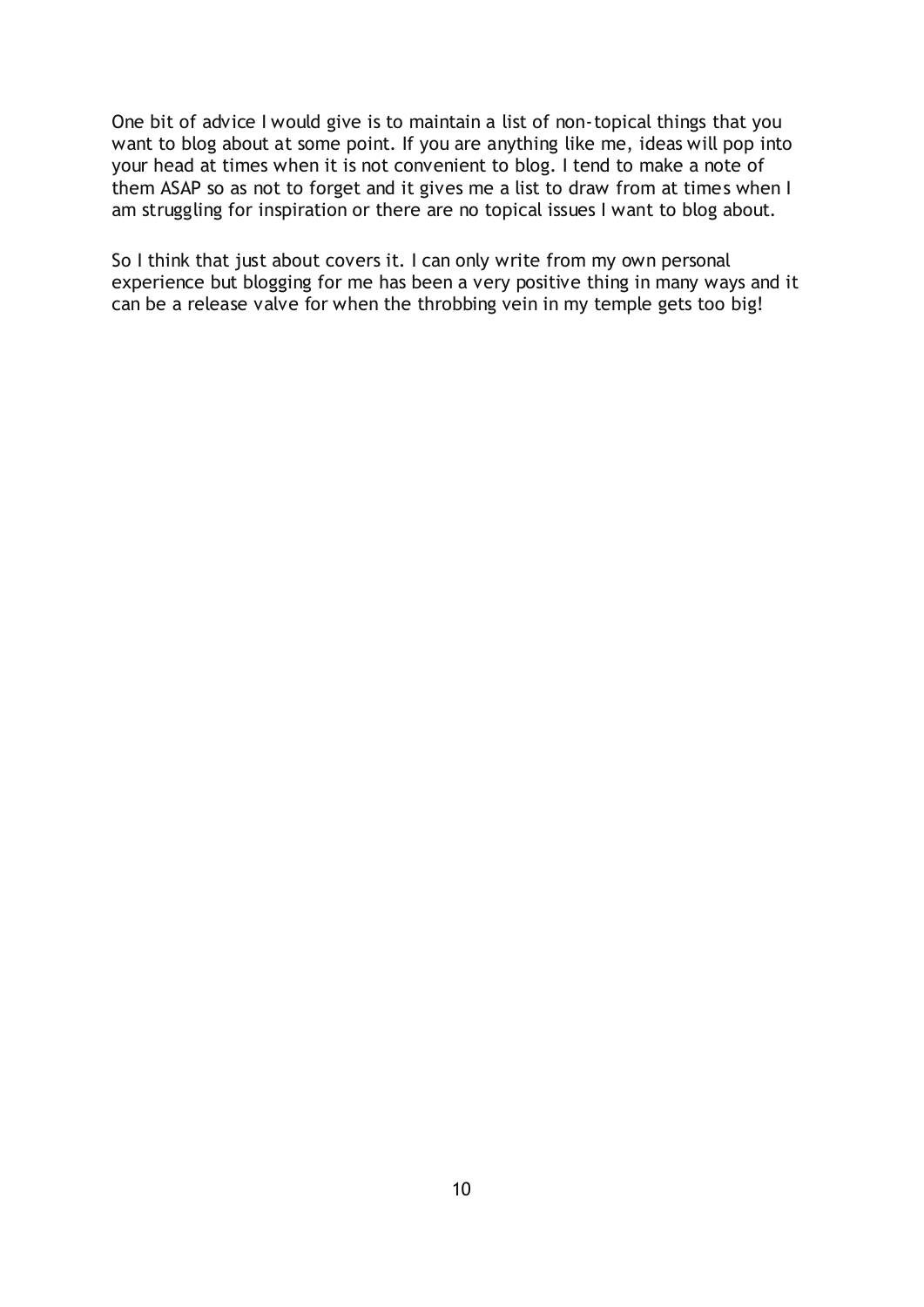# <span id="page-10-0"></span>Blogging style and etiquette

by Jonathan Calder [\(liberalengland.blogspot.com\)](http://liberalengland.blogspot.com/)

Blogging is a very personal thing that we do in public. And there is nothing more personal than an individual"s style of writing.

For that reason, whenever someone offers a list of rules on how to blog it will be possible to point to popular blogs that break some or all of them Still, here goes.

In the early days of writing for the web people used to tell you to put your most important point in the first sentence and to make sure that the they readers did not have to scroll down to read the whole of the article. (The thinking, presumably, was that they would be unwilling or even unable to do so.)

These days readers are a lot more web savvy and there is no need for rigid rules like that, but it remains true that reading from a screen is different from reading a printed page.

So it is a good idea to use shorter sentence and, particularly, shorter paragraphs than you would when writing for print. The occasional use of bullet points, bold text and colour (one thing you cannot easily do in print) help to make a page easy to read too.

If you quote more than a couple of lines from someone else, make it a separate paragraph and indent it.

A good rule of thumb is to aim for the style – if not the politics – of a tabloid columnist.

You don"t have to turn each post into an essay or the definitive statement on the subject. Many of the most widely read bloggers prefer to use shorter posts. If you do favour longer posts, do not forget that it is possible to use subheadings.

If inspiration is flagging there is nothing wrong with sending your readers to a post on another blog or an article on a website, particularly if it is one they are unlikely to come across themselves. Remember that a blog was originally a "web log" – an annotated log of the sites you have visited.

As with any writing, it is a good idea to use a spellchecker and read over what you have written before you press Publish. One consolation of blogging is that if you see a mistake afterwards you can easily correct it. If something is wrong in a printed publication it is wrong for ever.

## *Linking*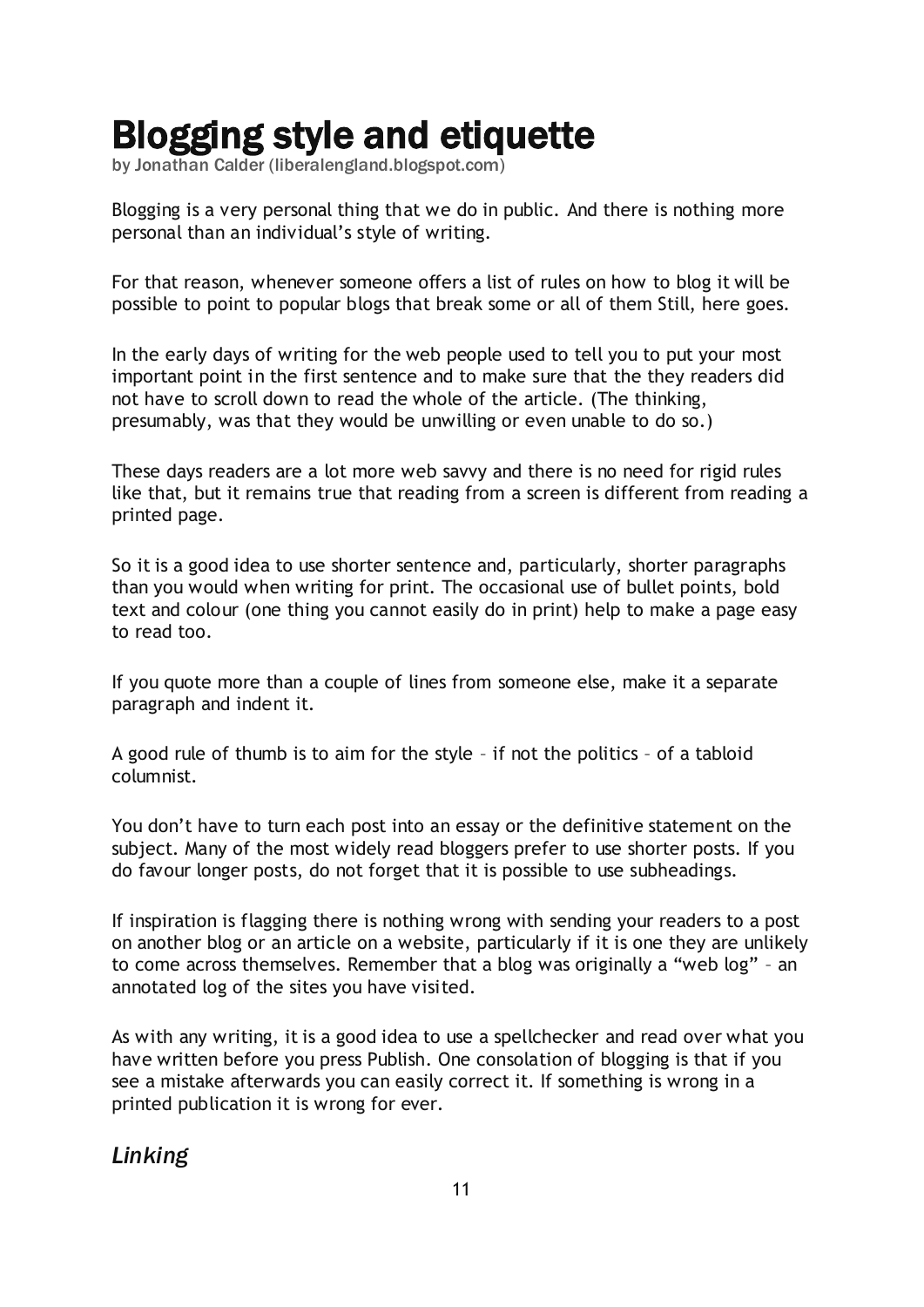If there are no rules for writing, there is at least an accepted etiquette for linking.

If you get an idea or a story from another blogger, you should acknowledge the fact by giving a link to that post.

It is perfectly acceptable to quote from a post by another blogger, but giv e some thought to how much you quote. If you are quoting from a long post, then it might be acceptable to quote two or three paragraphs. If the post is shorter, then you should quote less of it. What is not acceptable, even if you give a link, is to quote a whole post.

The rule here is that you should quote enough to show your readers why they should go and read the whole thing but not so much that they need not bother.

Keeping a blogroll is one of the pleasures of blogging. In the early days, when you are unlikely to have a lot of readers, it is a way of stating who you admire and what you want your blog to be like.

You don"t have to link to everyone who links to you. And not everyone you link to will link back to you in return. It is best not to get too bitter and twisted about this, though there is pleasure to be found in deleting the occasional person from your blogroll. It is a little like cutting them out of your will.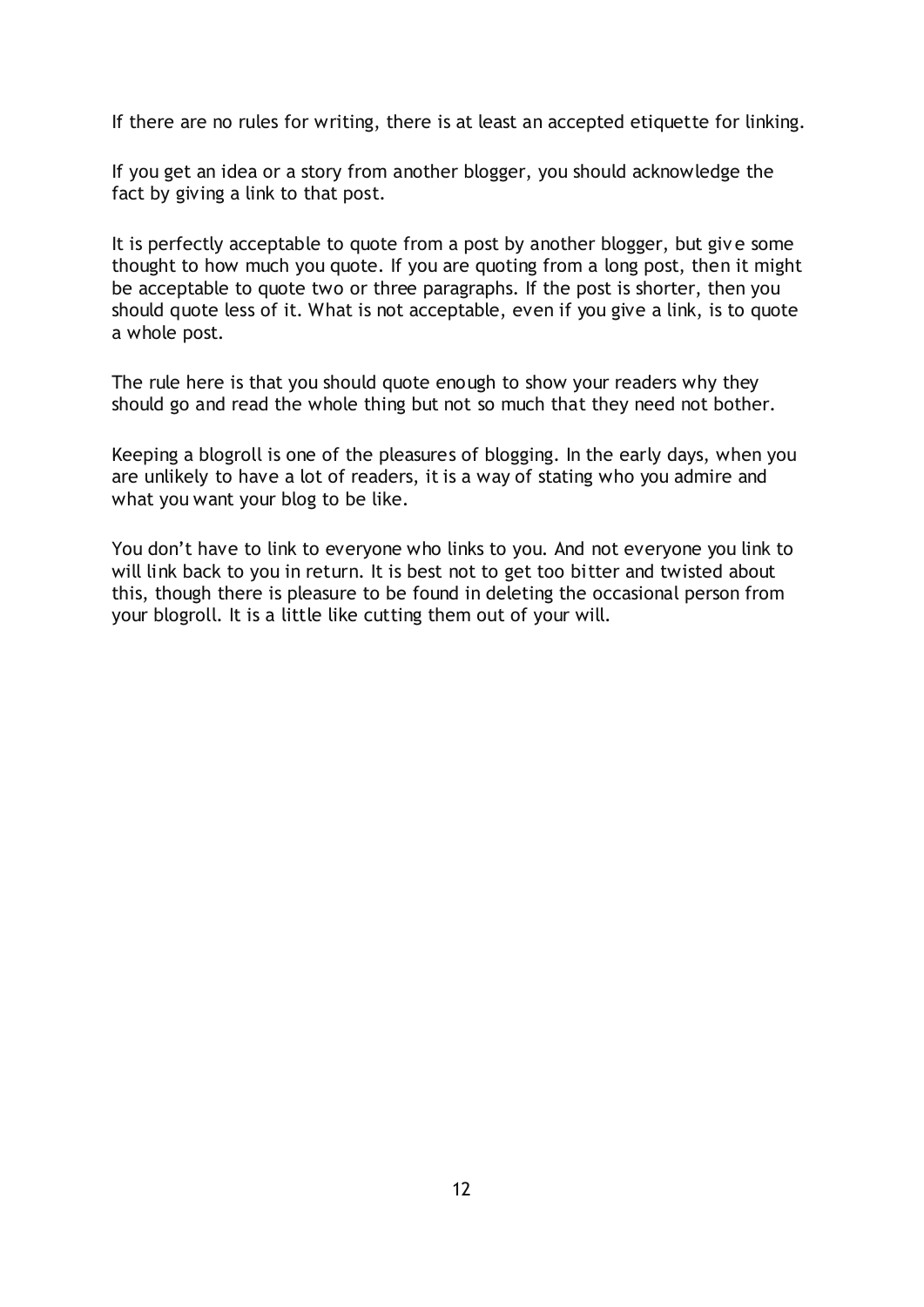## <span id="page-12-0"></span>How to handle comments

by Paul Walter [\(liberalburblings.co.uk\)](http://liberalburblings.co.uk/)

There are a number of approaches on handling comments. It's a question of finding a method which you are comfortable with.

It"s probably best, at first, to moderate comments (i.e get them sent to your email account first before you approve or reject them). That way, you can get a feel for the sort of comments you will attract.

99 times out of 100, most blogs will get totally OK comments with which most bloggers will be comfortable. So it"s probably best to aim to allow unmoderated comments as soon as you feel comfortable with that. When you do, make sure you have a disclaimer somewhere on your blog saying that "comments are unmoderated and do not represent the opinion of the blog owner".

Unless you are a legal expert, it is best to play very safe with libel. If you feel any comment is making unsubstantiated and defamatory remarks about an individual then it is best to delete them. It hardly ever happens on most blogs. But if it does, it is best to play safe. Don"t worry if you allow unmoderated comments and it takes you, say 24 hours, to get to a comment which might be libellous. As long as you act within a reasonable time period then you"re in the clear. It is remarks about a named individual that are dangerous.

Comments about a group of people – e.g. "The Tories are bar stewards" tend to be OK, because they are rather nebulous in terms of who is implicated. (Would that be the Conservative party or anybody who votes Tory?) If you are under 18 then bear in mind there is such a thing as "vicarious liability" which means that your parents might be implicated if you publish something libellous. But, as I say, it hardly ever happens but it is best to be aware of what libel is. There are plenty of websites which explain it in layman's terms.

You really can decide your own policy on abusive comments or swearing. It's your blog. Again, it hardly ever happens. But if someone, for example, writes that a very genteel politician is an "organ thieving Nazi whore", then you are within your rights to delete that comment. Not only is it abusive, but if the individual is named it is probably legally "actionable". You might like to leave a comment on the same post saying that you have deleted a comment due to its abusive nature.

In general, don"t worry about comments. Most of the time, they won"t bite you. It"s only blogs like Iain Dale or Lib Dem Voice who get heavy duty abuse or libellous comments.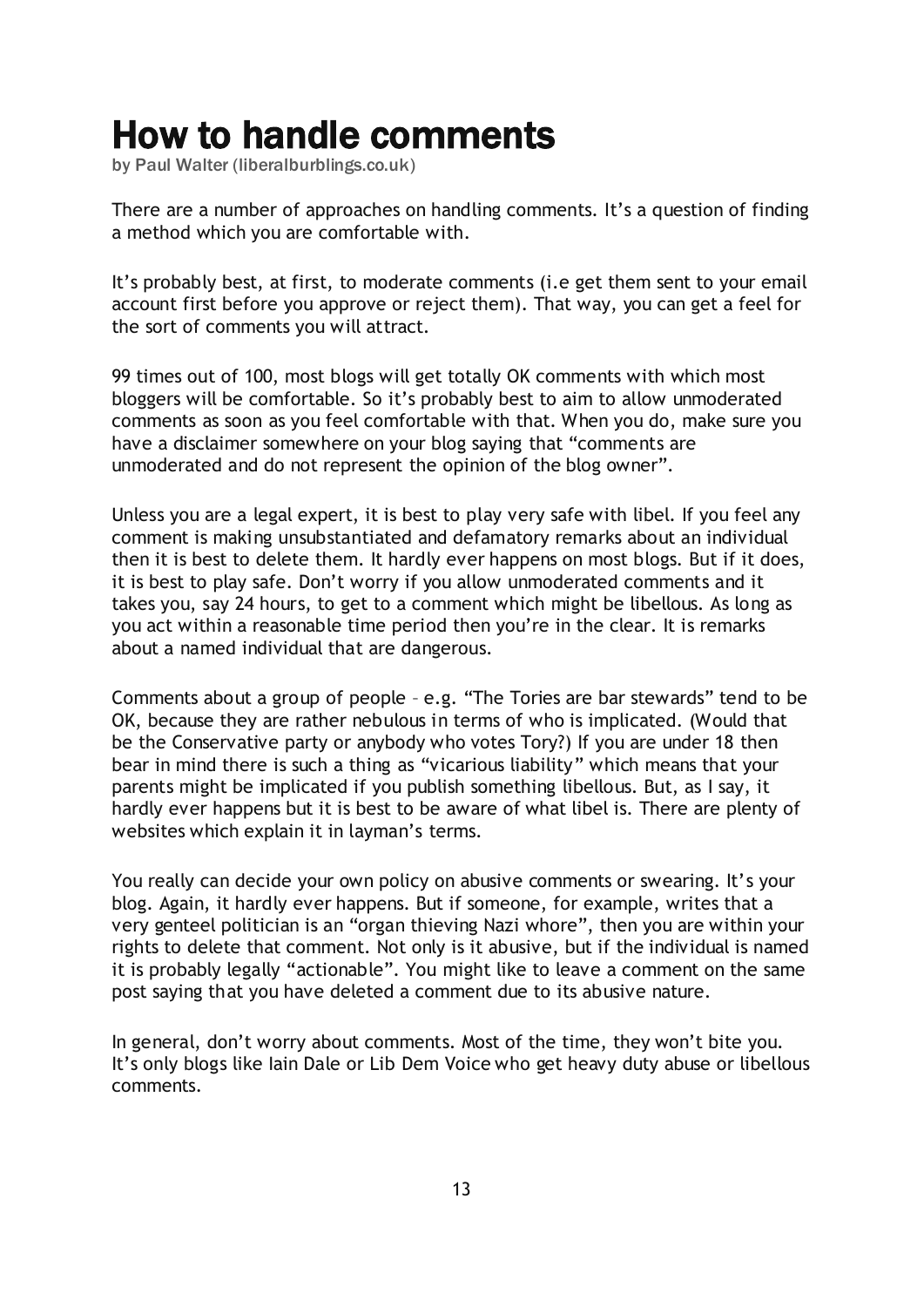Enjoy your comments. If you are getting people who take the trouble to make comments on your posts, then remember it's a cause for congratulations! - your blog is working!

It's a very good idea to engage with your commenters and occasionally thank them for very good comments. Often commenters are the first people to point out errors, so their feedback is very valuable. If someone takes the trouble to comment on your blog, you should value them and respond to their points. It's a tremendous compliment to you that they can be bothered to comment.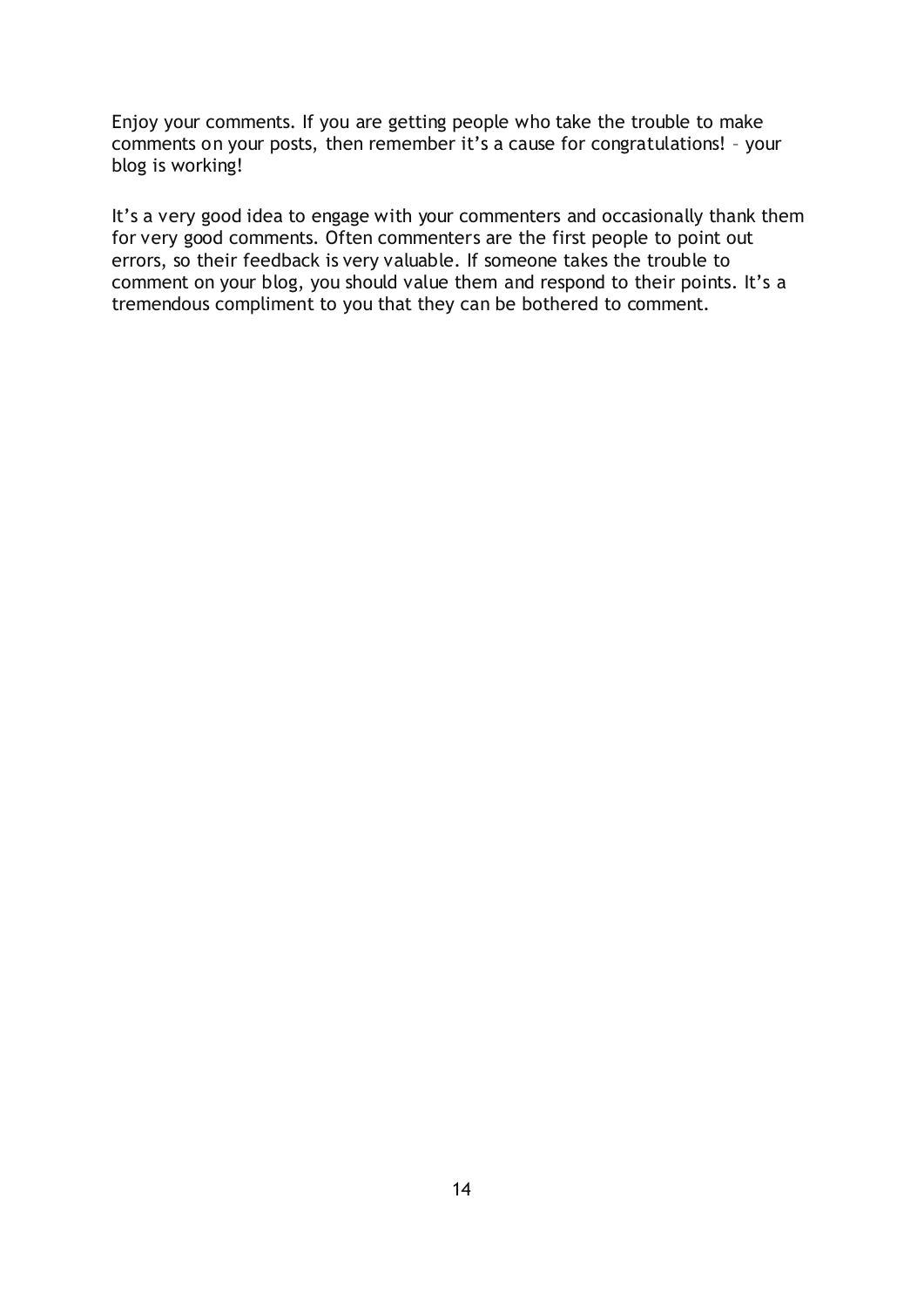# <span id="page-14-0"></span>Context is king – link for victory

by Alex Foster [\(www.alexfoster.me.uk\)](http://www.alexfoster.me.uk/)

When writing for a blog, perhaps the default view I have of my reader is someone who is familiar with my entire body of work, someone who started at the first thing I wrote, and read it through in order. That person would have a pretty good understanding of what I meant whenever I made a reference to something I have previously written.

Life's not like that, however. Most of my readers have no clue what I was thinking this time last year. Most of your readers too will come to your blog posts from a variety of sources, and may not regularly read your work. If you"re on Lib Dem Blogs, a particularly eye-catching title may draw in readers that haven't seen your output before. And the more you write, the longer you are around, and the better you work with search engines, the more people will find your blog from bizarre search terms that have nothing whatsoever to do with what you are actually writing about.

(Fully three quarters of my traffic is from search engine referrals, and of those, the majority have landed on me from a search about "[number one when I was](http://www.alexfoster.me.uk/2006/08/28/number-one-when-you-were-born/)  [born](http://www.alexfoster.me.uk/2006/08/28/number-one-when-you-were-born/)" which links to a post I wrote three years ago. Either that or [pear crumble.](http://www.alexfoster.me.uk/2007/05/26/pear-crumble/))

So given that most of your readers come to your site without much of a clue what you write about, it's really important to give them a clue often. You can't ever say things, "as I said yesterday" because your casual visitors won"t know what you said yesterday. Even if yesterday"s post was the last thing you wrote, if your visitor has followed a link to the blog post in full and not to your blog as a whole, they won"t easily be able to find the post.

What you need to do is to refer them to what they're looking for using a hyperlink. What I wrote [the month before last,](http://www.libdemvoice.org/browns-id-card-loopholes-lab09-16336.html) with a handy link to what it is you referred to, means that anyone who"s landed on your blog and is interested in your topic can follow your train of thought.

Referring back to your old stock of writing is also excellent for keeping your best pieces fresh in people"s minds; and the more links you use, the better search engines will be able to see how your thoughts are structured. That context is all the more important if what you are referring to was written on someone else"s blog or a newspaper article.

Finally, if you notice from your logs, or a third party tool like Google Analytics or MyBlogLog, that people are frequently landing on the same posts from years back, it"s worth going back and editing them a little to help direct your new readers at your new material. I've made sure I have Google ads on the pages that are most often read, and have sometimes gone back to add in bulleted lists at the end of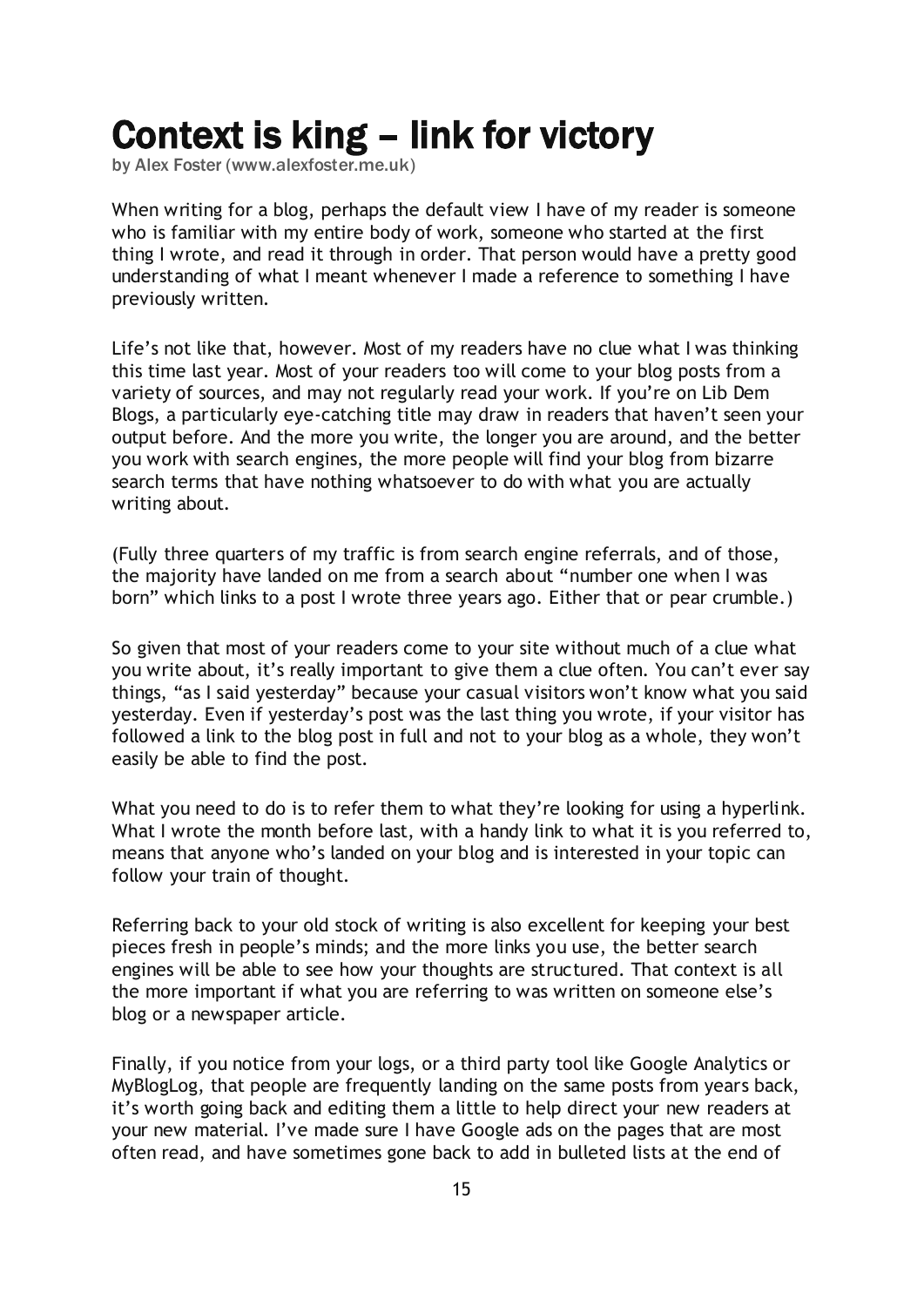pieces to signpost people at other posts. Even if you have tags or category lists, adding in to a post an explicit invitation to read other related comment will often push more traffic through your site.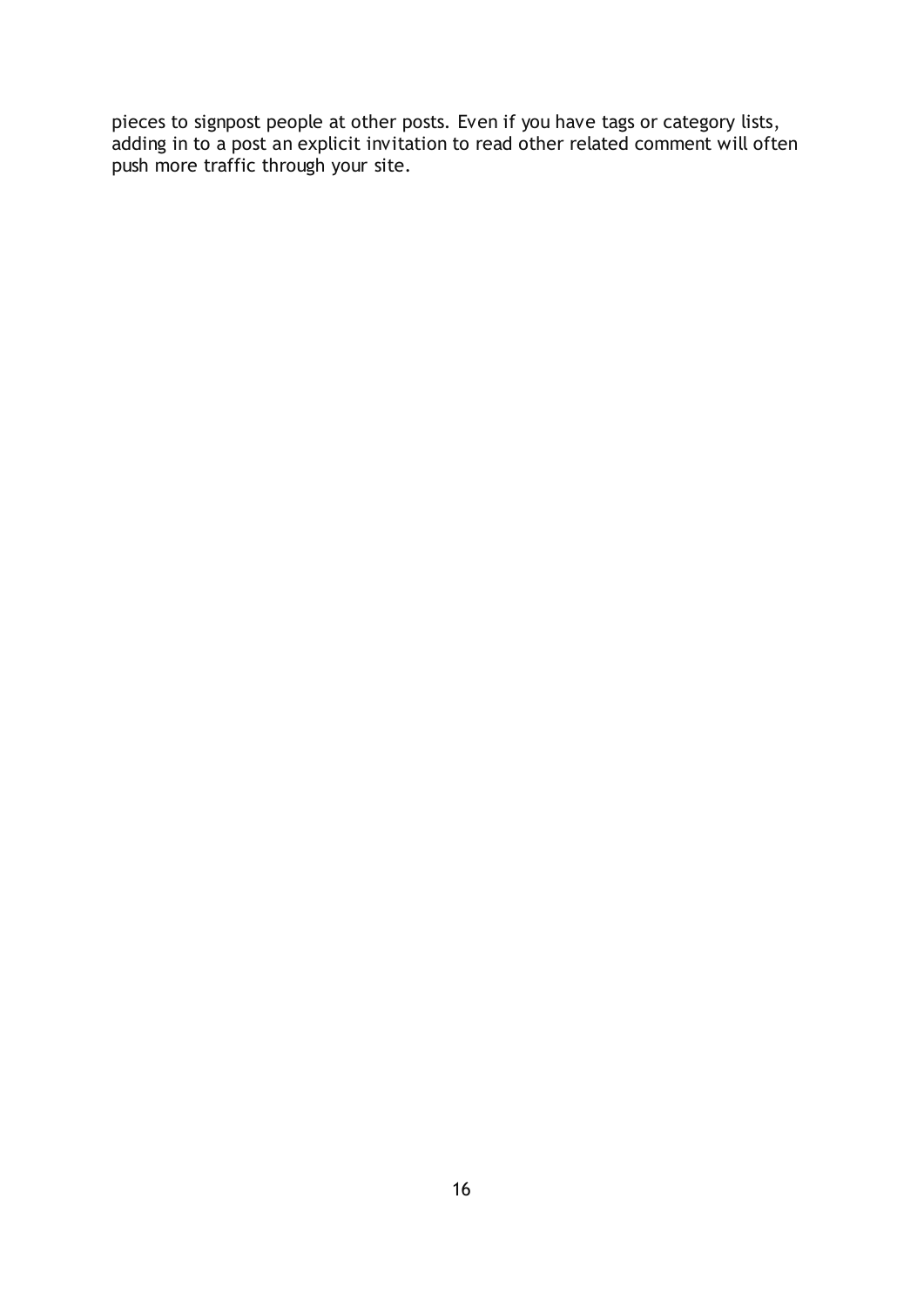## <span id="page-16-0"></span>How to increase your blog's readership

by Mark Pack [\(www.MarkPack.org.uk\)](http://www.markpack.org.uk/)

There are many reasons for blogging and, depending on your own motivation, getting a bigger audience is not necessarily important. My occasional blog post about paper clips are aimed at around 7 people and judging their success or not by readership beyond them misses the point of why I write them. However, for many blogging objectives – such as a councillor wanting to reach residents or a party member wanting to get their views heard – bigger relevant audiences are better.

But how do you go about that? Many people make a full time profession out of building up online audiences, so here is a brief introduction to some of the simplest and most effective steps you can take.

#### *Be clear about your niche*

To get an audience, you have to be writing something that is of interest to them. So try to picture your ideal reader(s) and ask yourself, "What information can my blog provide that they don"t get from elsewhere?" For example, you may have two ideal readers – a ward residents and a local party member. The answers may be, "The local news which they don"t get from the local newspaper because it has a very low readership" and "Information about what the party is up to which they don"t get from our limited media coverage".

### *Be easy to find in the obvious places*

For Liberal Democrat blogs, visiting and asking to be listed on the Liberal Democrat Blogs [\(www.LibDemBlogs.co.uk\)](http://www.libdemblogs.co.uk/) aggregator is an obvious starting point. Other potentially useful and free places to get a listing include the [Total Politics blog](http://www.totalpolitics.com/politicalblogs/)  [directory](http://www.totalpolitics.com/politicalblogs/) [\(www.TotalPolitics.com\)](http://www.totalpolitics.com/) and [Wikio](http://www.wikio.co.uk/addsource) [\(www.Wikio.co.uk/addsource\)](http://www.wikio.co.uk/addsource). Make sure you also cover the other relevant Liberal Democrat sites (e.g. your local party"s site) and any local non-Lib Dem sites.

#### *Tell people about your blog*

Telling people that your blog exists is a much better bet than re lying on telepathy. In particular, personally telling your friends and colleagues is a good way to get people to take an initial look. One tip – do this just after you"ve done a few blog posts that you think worked particularly well. You want to make a good impression when these people come looking.

But more than that, if you blog about what someone else has said or done, then letting them know is often both polite and a way to help nudge your audience up. For example, if you blog giving extra details about a story run in a local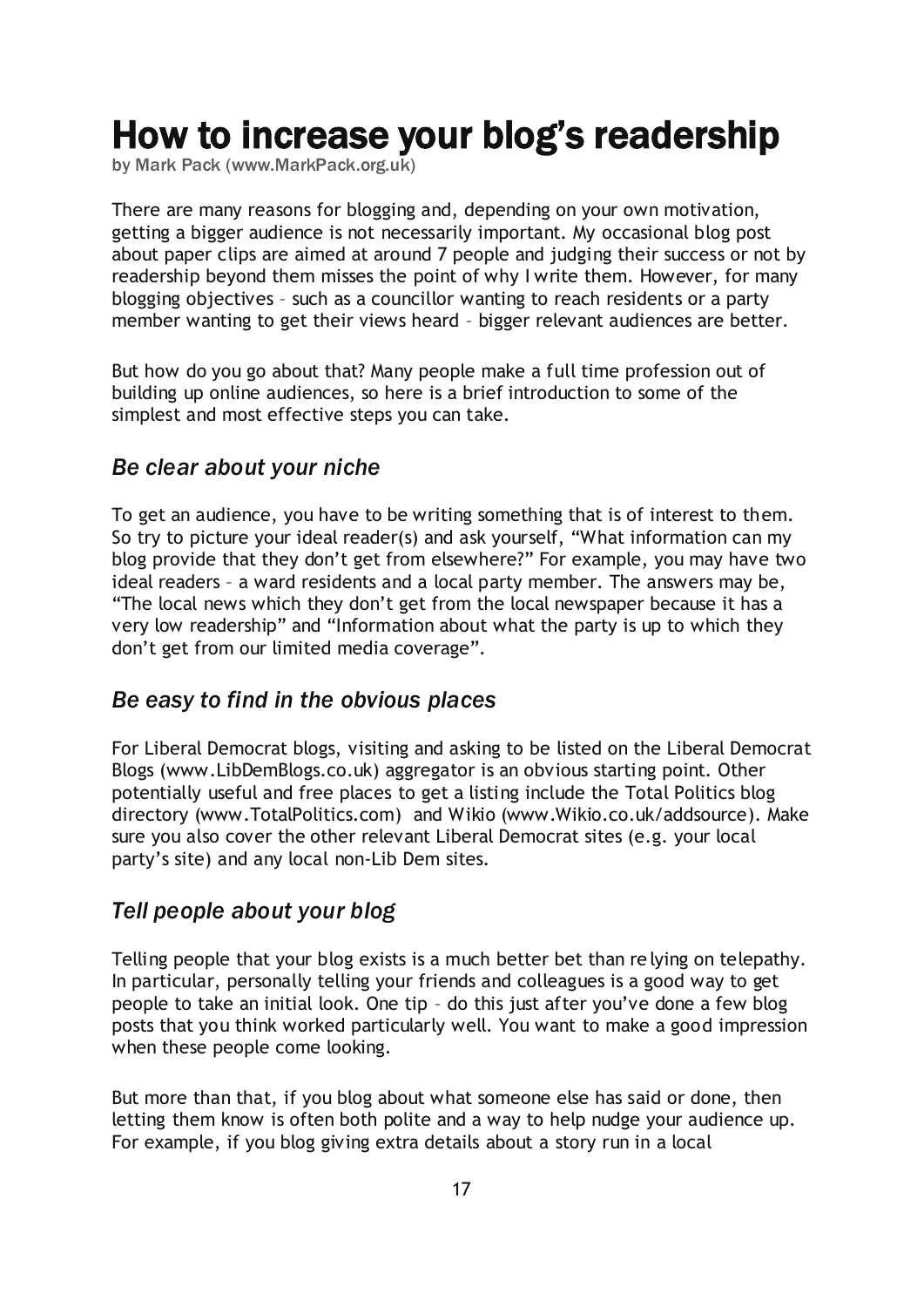newspaper, let the journalist know. Or if you blog about a great speech you heard at an event, let the speaker know.

## *Make your blog like a newspaper, not a book*

A daily newspaper doesn"t need to advertise to let you know when the next edition is out. You know that without having to be told specifically each time. Book publishers however have to put great efforts into letting people know that a new book is out from an established author.

You want your blog to be more like a newspaper, where people come back for future updated of their own volition and without you have to work hard to attract them afresh each time.

Two major ways of doing this are to blog reasonably regularly and also to provide a clear RSS feed. The former means people expect there to be new content and so come to look at it whilst the latter allows people to sign up to automatically get new content pushed out at them.

#### *Write good headlines*

As in print, so online – the headline you give a story has a big effect on the number of people who decide to then go on and read the story. Short, clear and interesting is what you need. Much easier said than done, I"m afraid but it is a really useful skill to acquire and refine.

### *Look at some evidence*

There are many free services available to provide details about the level of traffic on your blog. [Google Analytics](http://www.google.com/analytics/) is one of the most popular and lets you see how many visits your blog gets, how people find your blog and what content on it is most popular. This all adds up to a very rich set of suggestions about what is working well on your blog, what isn"t and what you can do in future.

### *Blog at the best times*

Relatively few people have the time or inclination to systematically and regularly check back through stories they may have missed. If they use a feed reader, there"s often a backlog of stories that either don"t get read or get only the merest skim. If they visit sites, they often will not click through to pages of older posts every time in order to see everything since their last visit. Some people do, but many don't. If you don't time your post well, that means you'll miss out on their readership.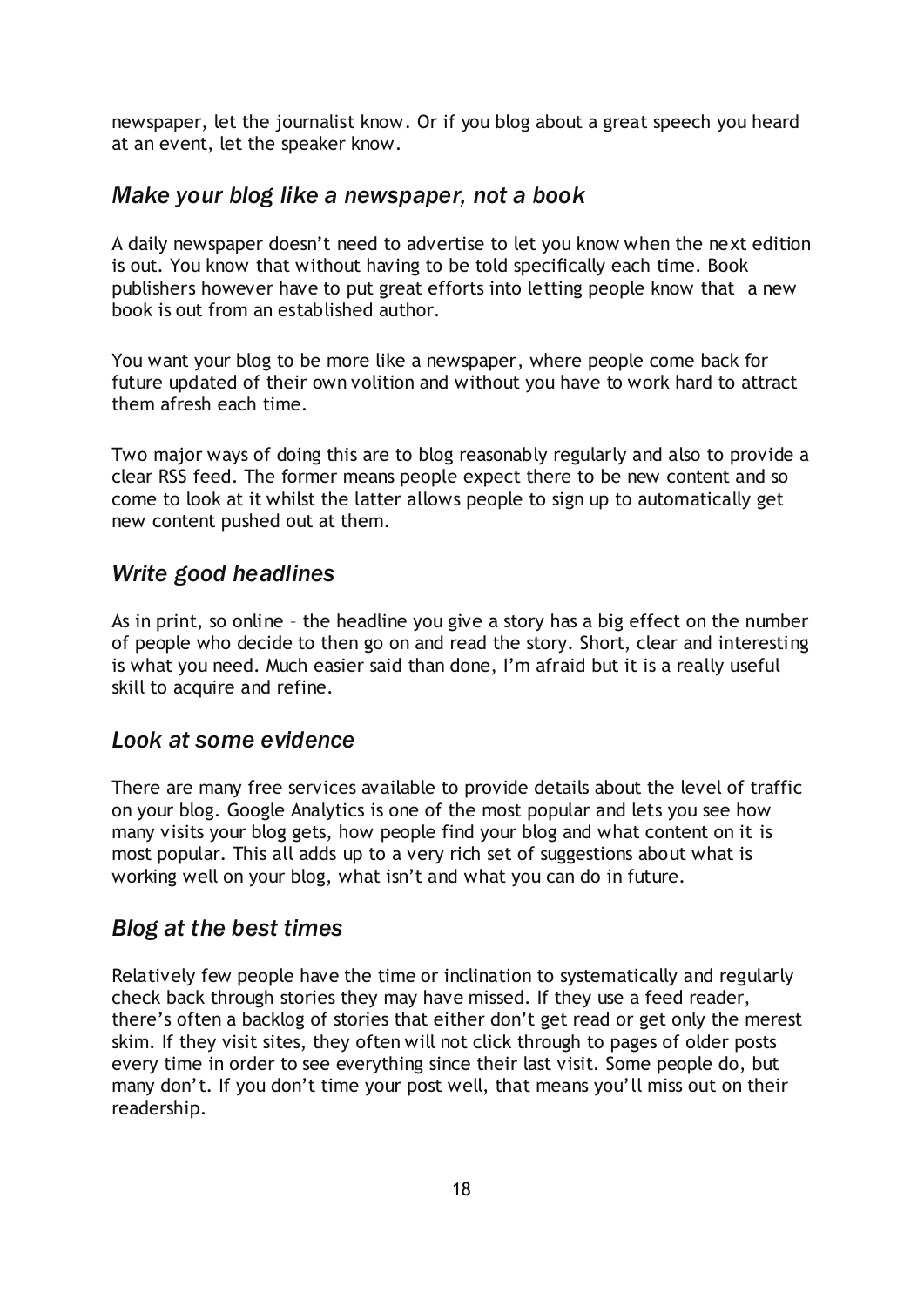The ability to schedule posts to appear at some point in the future is a standard part of blogging packages, so when you write a post doesn"t have to determine when it appears.

But when is the best time to post? The post I wrote at<http://bit.ly/BlogTiming> may help you answer that.

## *And finally…*

Learn from the other advice in this book of course!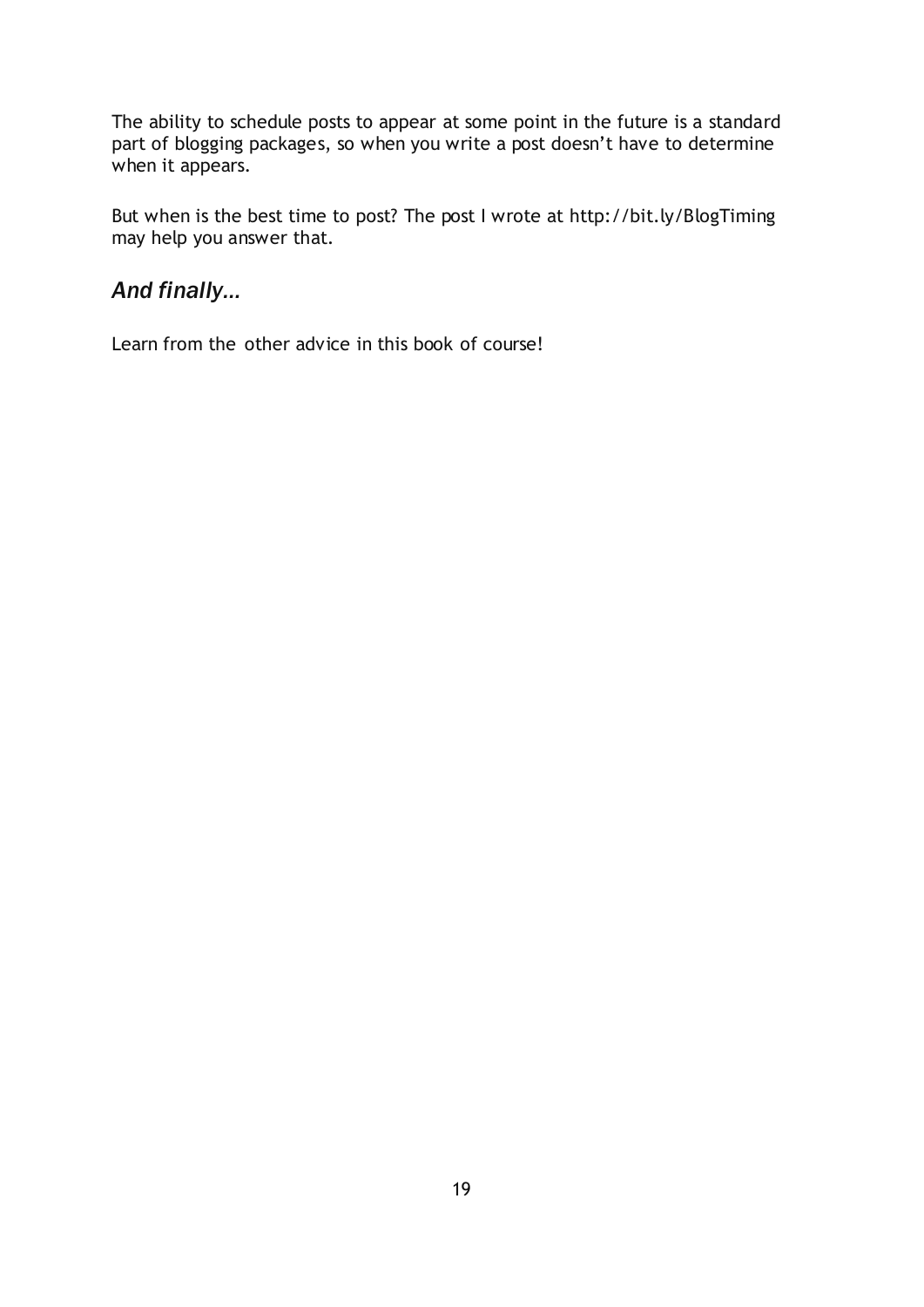## <span id="page-19-0"></span>How to blog successfully as a councillor

by Mary Reid [\(www.maryreid.org.uk\)](http://www.maryreid.org.uk/)

You probably already know that 7% of Liberal Democrat councillors have a website/blog, compared with 2% of Tory councillors and only 1% of Labour councillors. So there is plenty of experience around and many good blogs to emulate.

I have been blogging, only taking breaks for holidays, for nearly five years. One thing that I have learnt is that you will only persist with your blog if the act of writing meets your own needs as well as those of your electors. In my case, I like being able to process my thoughts on issues and enjoy creating a permanent record of my work as a councillor.

So here are my hints and tips …

**Your name is your brand**, so don"t hide behind a clever title.

**Don't forget to include your imprint and contact details**.

**Never write anything that you could not say in a public meeting**. A blog feels like an intimate space but it isn't, so think twice about what you write, especially if you are angry – or drunk.

But, **don't sound as though you are at a public meeting**. A chatty style is best.

**Don't think of blogging as an alternative to delivering Focus** – it supplements and extends your printed literature, but it does not replace it.

**Use photos**. I always ask permission and explain I"m taking photos for my blog. You absolutely must check that there is parental permission before you use photos of children.

It is tempting to do nothing but campaign on a blog, but it is also a space where you can **praise work done by the voluntary sector and council officers**. If you are invited to some kind of celebration, or even just an AGM, take photos of the key people, and use your blog to tell the world about the good things they are doing. Then send them an email, thanking them for the invitation and explaining that you have written about them on your blog. This amplifies the praise, and neatly grows your audience.

You will mainly be writing about local issues, but also **try to find the local angle to national stories**.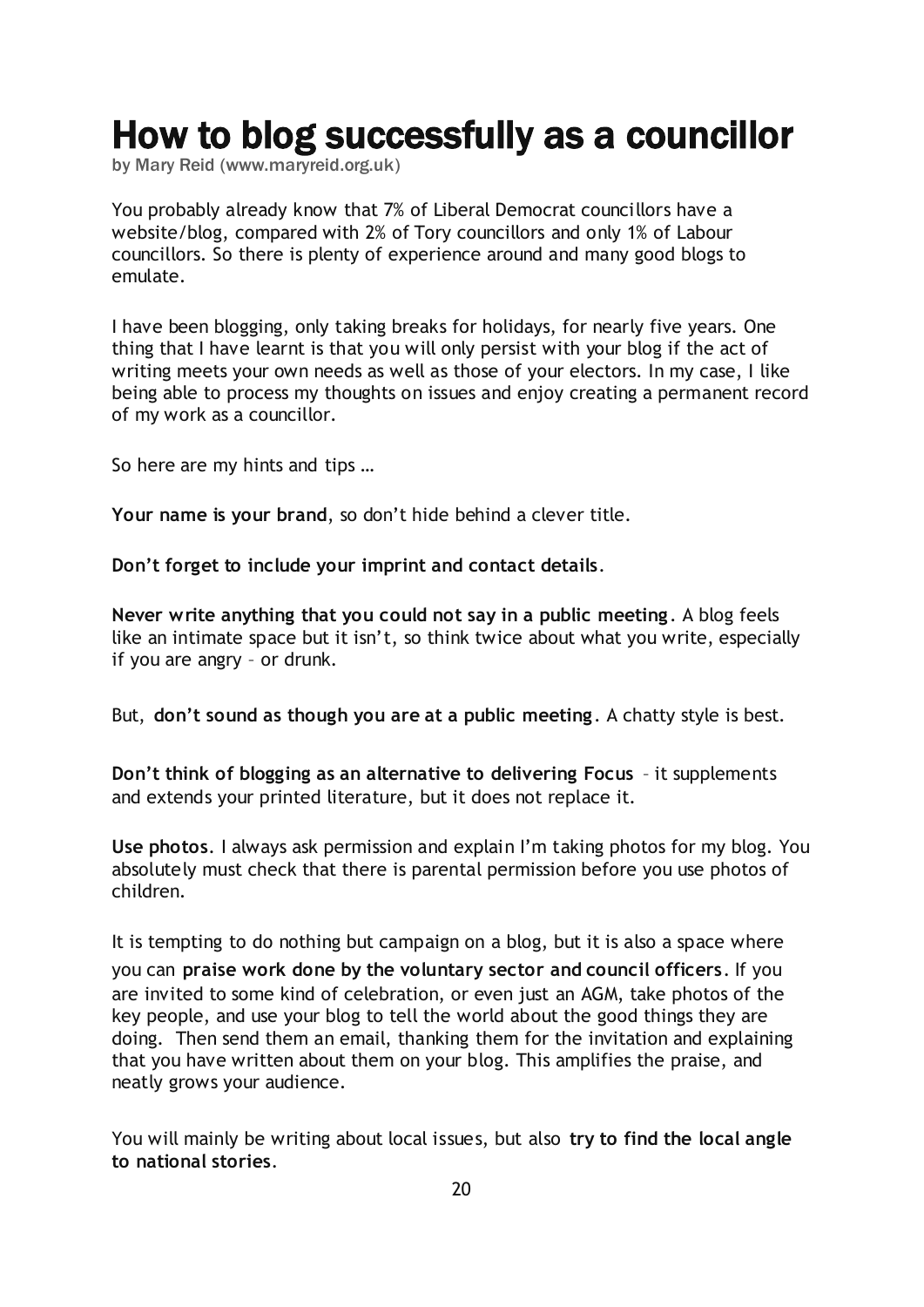**Make sure that the local press knows about your blog**. I find whole chunks of my blog are lifted and used directly in the local papers. From time to time drop an email to the local reporter with a link to something that might interest them on your blog. It's much simpler than writing press releases.

**Encourage comments on the site**, but use the option to **pre-moderate them**. Although this restricts the immediacy of responses, it does protect you from the nutters. From time to time explain the criteria you are using when moderating comments. Mine are: no offensive comments about individuals and no spam (those irritating comments that are simply placed to increase the Google rating of a business). I also try to discourage anonymous comments.

**Respond to comments**, but don"t forget that you are still in a public space. Beware of the kneejerk reaction to a political challenge and continue to present yourself as reasonable and thoughtful, which you undoubtedly are.

**Don't forget that the opposition will be reading it**.

**Don't forget that council officers will be reading it**.

**Make sure your council website provides a link to your blog**, and that its web address is printed on business cards and stationary. If the council refuses to do this, then refer them the Guidance on this issue produced by the National Project for Local e-Democracy (copies available from me).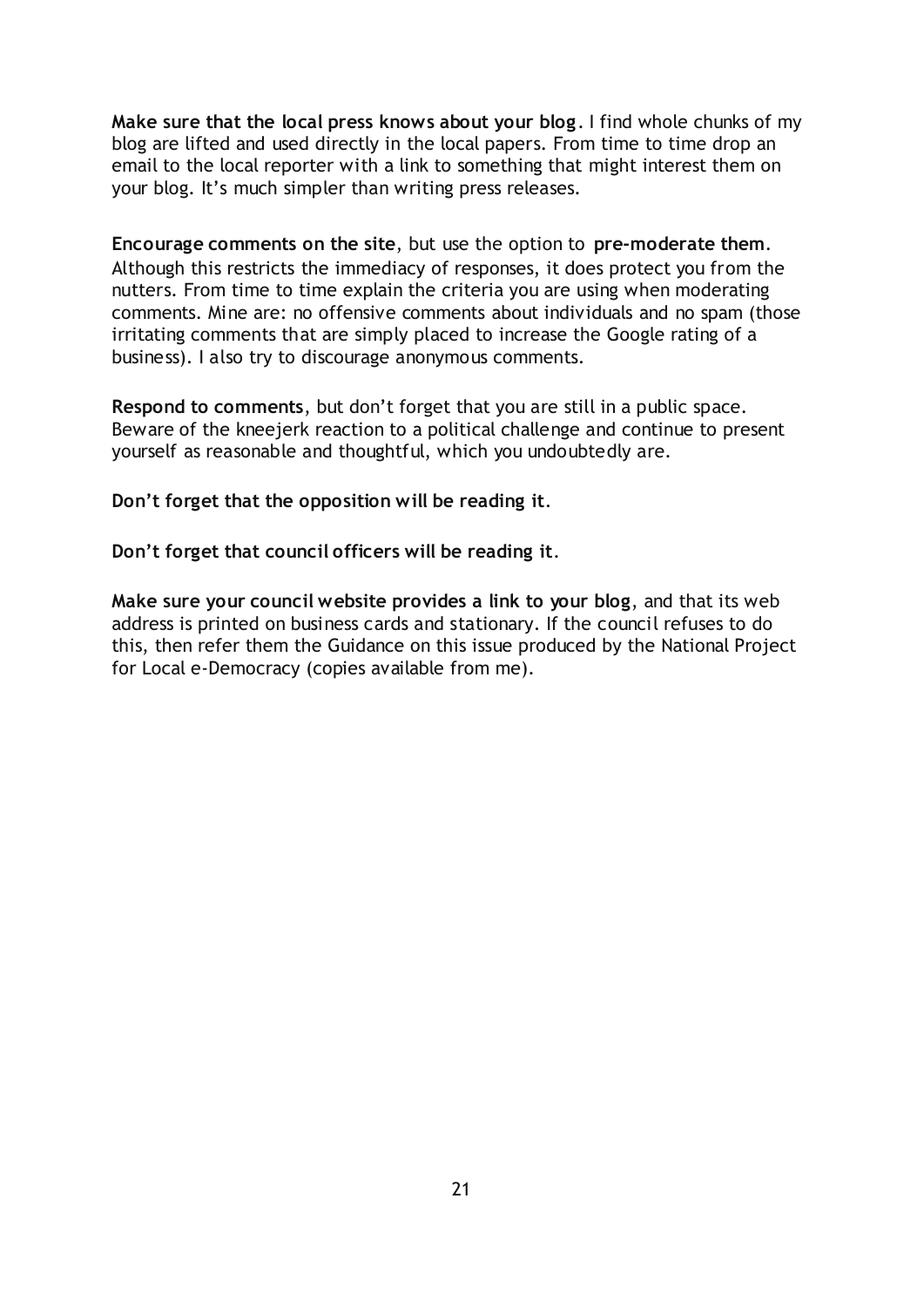## <span id="page-21-0"></span>Why bloggers should tweet

by Charlotte Gore [\(www.charlottegore.com\)](http://www.charlottegore.com/)

So you"ve picked your blogging platform, created your blog-roll, found your niche and worked out your style – you"re blogging! But is it enough to rely on [libdemblogs.co.uk](http://libdemblogs.co.uk/) to bring you new readers and win you new friends?

Sadly not. At least, not since the rise of [Twitter](http://www.twitter.com/). Oh no, you"re thinking. Not Twitter! Oh yes, Twitter. If you want to make the most of your blog, you"re going to want to join the "Twitterati" too.

So what is it? At its heart it's a really simple, accessible and easy way for people to communicate with each other. That"s it! You follow other people on Twitter, and they follow you back, and you "Tweet" at each other, sharing ideas, opinions and links to interesting things on the internet.

You're limited to 140 characters per 'Tweet', so reading and writing a 'Tweet' rarely takes up much of your precious time. There"s other bonuses too: If you want to learn how to write in a punchy and to the point way, Twitter is a sort of extreme boot camp for turning the linguistically flabby into lean, mean terse machines.

But you"re a blogger, right? You want to write thoughtful, considered articles and stimulate debate, not spend your time announcing to the world that you"ve run out of toilet roll, right? Why do you need to worry about Twitter at all?

For bloggers, the real power – and value – of Twitter is that it helps you get noticed and build a readership.

So what do you do? Start by signing up for Twitter, of course. If you"re a Lib Dem, get yourself added to the Lib Dem Twitterers list [\(http://www.libdemblogs.co.uk/tweets\)](http://www.libdemblogs.co.uk/tweets/), which also gives you a handy way to find some interesting people to follow to get you going.

Next you"ll want to put a Twitter widget into your blog. This tells the world that you"re on Twitter and makes it easy for them to follow you.

If you"re using a WordPress.com blog, you can add a Twitter widget to your sidebar by going into your dashboard, selecting "Appearance" and going into "Widgets". If you"re using Blogger, you can add a Twitter gadget by selecting "Layout" then, "Add a Gadget" and searching for Twitter.

So you"ve signed up to Twitter, put your widget onto your blog and people have started following you. What next?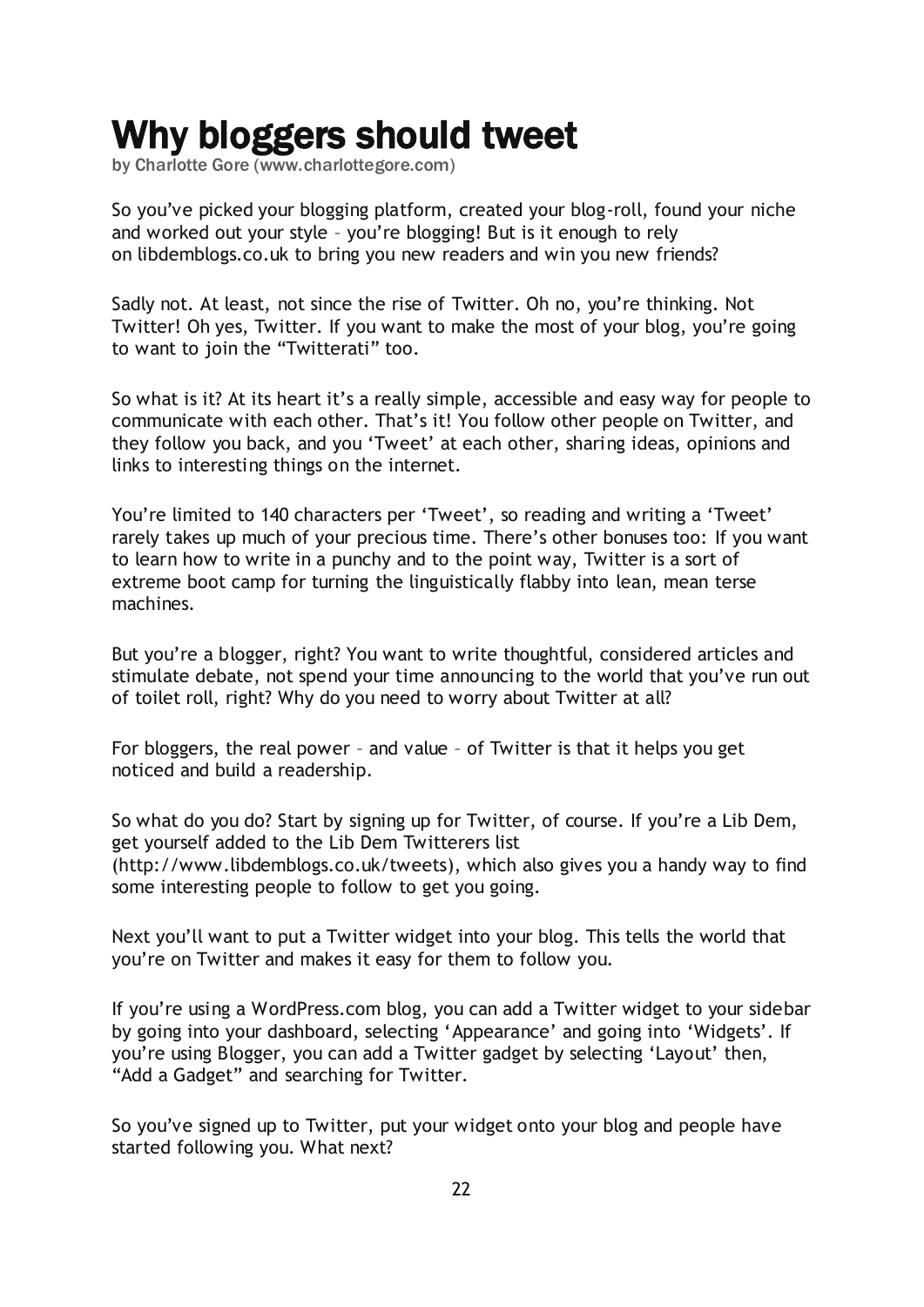Building a readership with Twitter is easy: Whenever you write a blog post, simply write a 'tweet' that contains a link to your post and a few words hinting at the content. It might feel strange or awkward to be advertising yourself at first, but people on Twitter are used to bloggers doing this – in fact, they"re probably following you because they *want* to know when you"ve written something new! By letting them know, you'll keep them coming back, and that's exactly how you build a readership – that an giving your audience something compelling to read when they arrive!

Getting *noticed* on Twitter is a little harder and requires a bit more imagination, but it"s still possible for almost anyone to become a Twitter star thanks to "retweeting". Retweeting is where another person on Twitter copies your Tweet and sends it onto their followers. If you"re very, very lucky (or just especially witty, funny or saying something people passionately agree with) you"ll be "retweeted" a lot, winning you new followers, friends and readers for your blog.

But Twitter isn't just for promoting your blog. It's a way of discovering what people are thinking, what they"re concerned with and finding out what"s going on – often as things are happening. You can ask questions and provide answers. It can also be a source of inspiration for subjects to write about and a superb way of finding new and interesting blogs to read.

The only danger is having rather too much fun on Twitter and forgetting to write blog posts!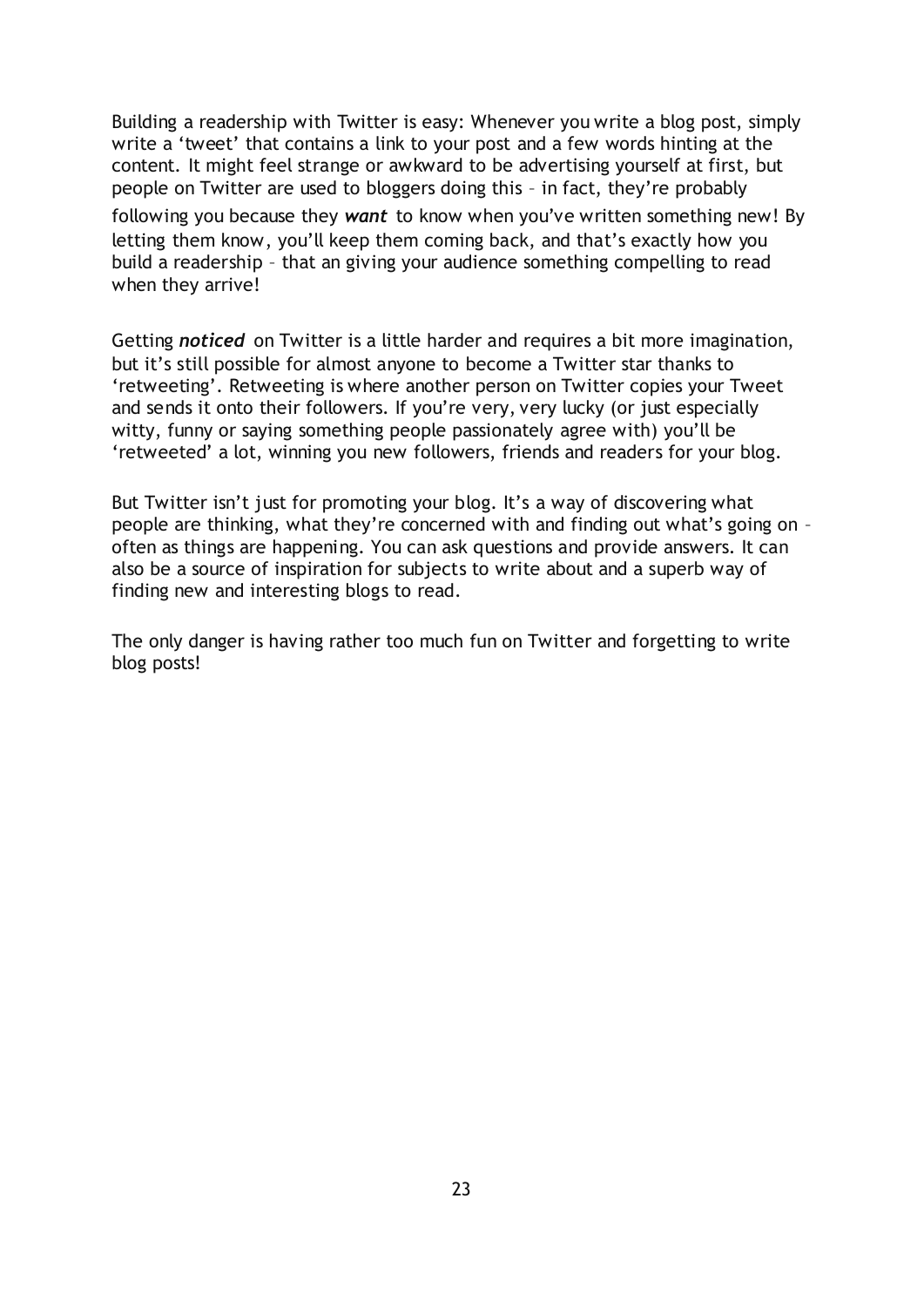# <span id="page-23-0"></span>If a gobby barmaid from Yorkshire can do it, anyone can

by Jennie Rigg [\(miss-s-b.dreamwidth.org\)](http://miss-s-b.dreamwidth.org/)

Perhaps you"ve read [all the foregoing articles](http://www.libdemvoice.org/category/e-campaigning/blogging-guide), and you"re still doubtful as to whether this blogging thing is for you? This is where I come in. I am by no means a typical Lib Dem Blogger, as you can see from [my blog](http://miss-s-b.dreamwidth.org/), and I"m going to try to convince everyone who reads this post that if they have the slightest inclination to blog, they can and should do so.

The single most important thing to remember about blogging is that it is an extremely Liberal medium. You can do whatever you want with it. To be successful, I would suggest that it's *imperative* to do what you want with it. Not what the party wants, or what you think your friends and family might want, or what you think people want to read. Say what *you* want to say.

To that end, in this post I aim to cover and counter what I consider to be myths about blogging which prevent more people from picking up mouse and keyboard and getting their views out there.

#### *Myth: Bloggers are all white geeky boys and nobody will pay attention to me if I don't fit this demographic*

While the white geeky boy blogosphere (which I affectionately term the blokosphere) is excessively insular and self-promoting, that doesn't mean that it's the whole, or even the majority of the blogosphere. [More women blog than men](http://miss-s-b.dreamwidth.org/981399.html) – in fact, I maintain [a list of recommended female bloggers](http://miss-s-b.dreamwidth.org/981734.html) at [http://miss-s](http://miss-s-b.dreamwidth.org/981734.html)[b.dreamwidth.org/981734.html.](http://miss-s-b.dreamwidth.org/981734.html) Lots of people who are not white write hugely successful blogs too (although I am less expert on BME bloggers, I fully recommend [the Angry Black Woman](http://theangryblackwoman.com/) among others).

The same can be said for any minority you might fit into. Maybe you"re disAbled, or a goth, or bi or gay or a cat owner. None of these things means that your views are not valuable. Don"t be put off by a perception that you won"t fit in.

#### *Myth: Blogs have to focus on one subject*

I flatter myself that several of you will already have seen [my blog,](http://miss-s-b.dreamwidth.org/) but even for those of you I count as friends, it might surprise you to know that less than a third of my readership is people who read for the politics content. This is the important point: *You don't need to blog about politics to be a successful politics blogger*.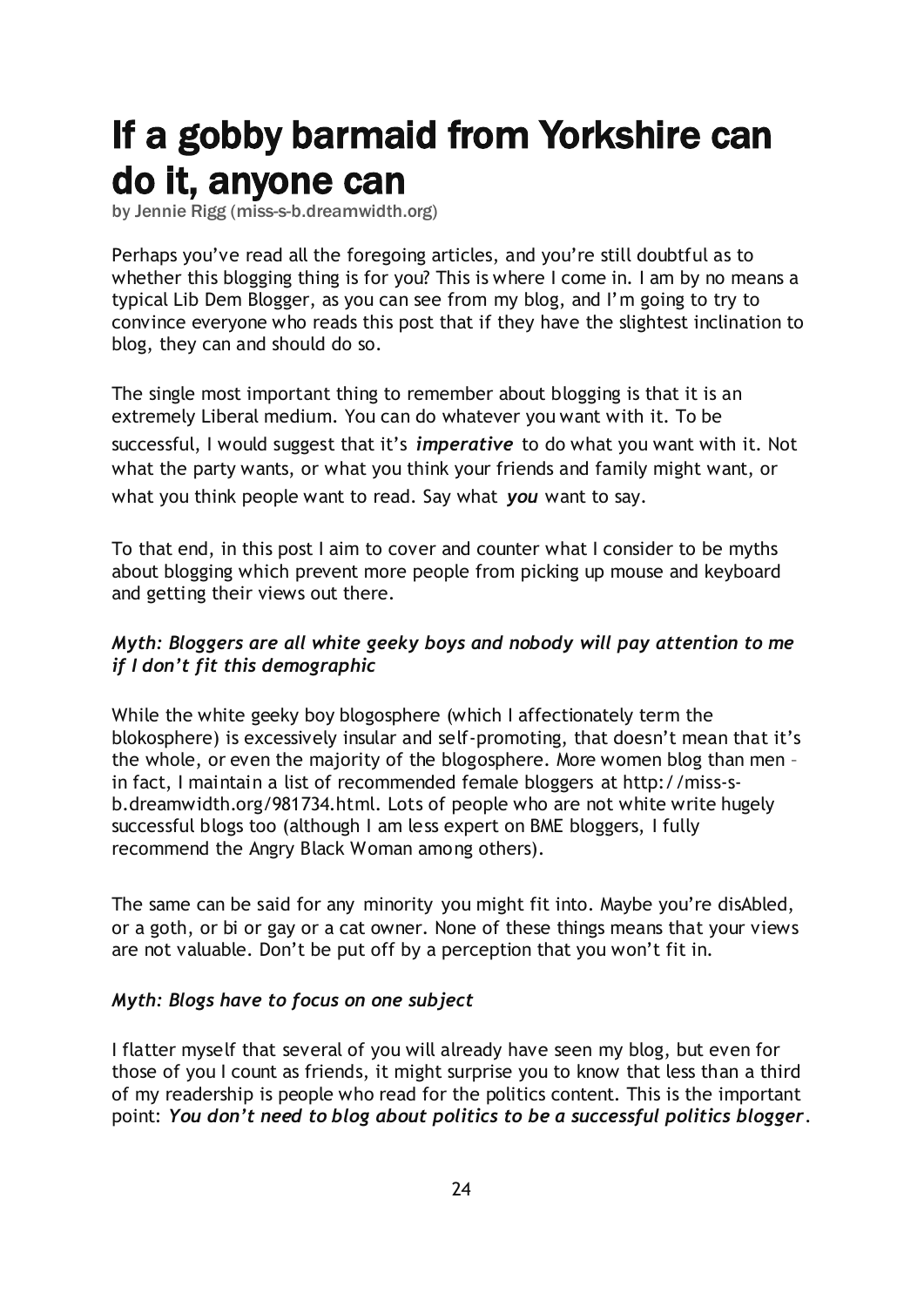So if you"re reading this and thinking, "Well, yes, I"m a Lib Dem, but I don"t think there"s much to be achieved by blogging about Focus Deliveries and Land Value Tax", don't for one moment think that means you can't blog.

Blog about sport, or [cookery,](http://gourmandise.dreamwidth.org/) or [sci-fi,](http://www.geekachicas.com/) or [science,](http://blogs.discovermagazine.com/badastronomy/) or mechanics, or even [Strictly](http://strictlysequinsandsparkles.blogspot.com/)  [Come Dancing.](http://strictlysequinsandsparkles.blogspot.com/) Some of my favourite blogs are on [a hugely eclectic combination of](http://innerbrat.livejournal.com/)  [subjects.](http://innerbrat.livejournal.com/) Blog about whatever you have views on; if your views are sincerely held and passionately put forward, and you go and interact with other bloggers, people will read them, value them, and link to them. Remember what [Skunk](http://www.last.fm/music/Skunk+Anansie/_/Yes+It%27s+Fucking+Political)  [Anansie](http://www.last.fm/music/Skunk+Anansie/_/Yes+It%27s+Fucking+Political) said: everything is political.

Also, don"t forget that Ryan will not look at your content before adding you to the Lib Dem Blogs aggregator. The aggregator is for bloggers who are Lib Dems, not people who blog about Lib Demmery.

#### *Myth: Blogs have to be formatted like print media*

People read online content differently from the way they read print media. Don't think you have to be inclined to write like [Unity](http://www.ministryoftruth.me.uk/) [\(www.MinistryOfTruth.me.uk\)](http://www.ministryoftruth.me.uk/) to blog. Short, snappy posts are often of greater value than enormous essays in terms of getting a point across. If that were not the case, twitter – essentially microblogging – would not have taken off the way it has.

#### *Myth: Blogs need the patronage of famous bloggers to be successful*

You don"t need to be linked to by Mrs Dale (or even to read his pap – I don"t) to find an audience. I'm not going to say it doesn't help to have the spotlight shone on you by someone more successful, but the best way to build an audience is far simpler than that. Say something interesting, and then let people know you"ve said it. Find other bloggers who are posting on related subjects and comment on their posts. Talk to other bloggers, interact with them, and they will interact with you.

#### *Myth: You need to post several times a day to be successful*

Don"t worry if you don"t have the time or inclination to post incessantly. Posting incessantly can actually be a detriment. Some of the best bloggers post once a week – or even less. Look at our own beloved Orwell-prize-nominated Mortimer.

#### *Myth: You need to find a niche and fill it*

Many of the foregoing posts have talked about finding your niche. With respect to the writers of those posts, I don"t think it"s necessary to do market research and identify a niche before you start: this idea comes from a particular view of blogging-as-opinion column to which I, personally, don"t subscribe.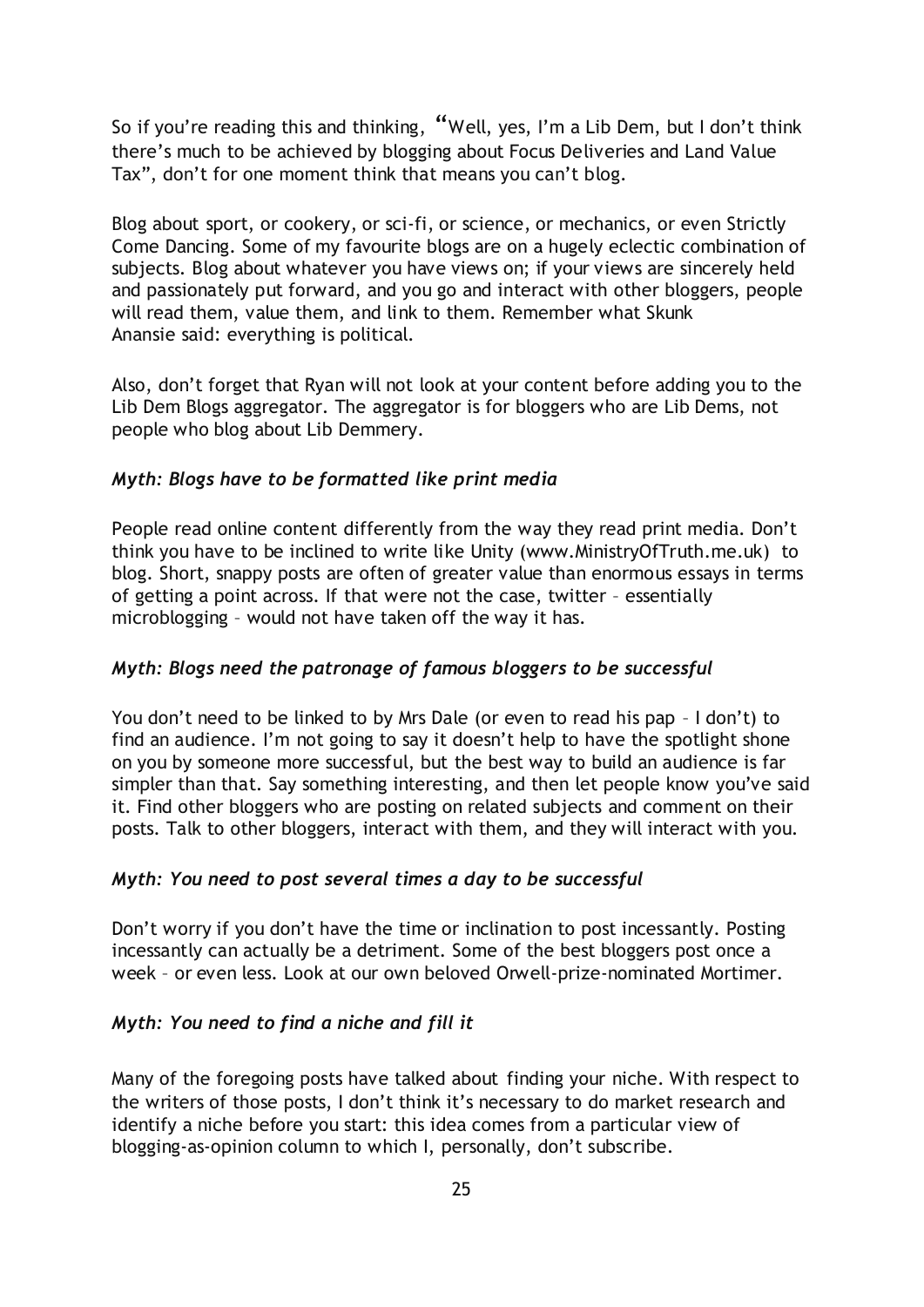Blogs don"t have to be opinion columns, they can be a way of keeping in touch with friends and family, or of [sharing art](http://ginasketch.livejournal.com/) or photos, or of [sharing expertise on a](http://www.thechilliking.com/blog/)  [particular subject,](http://www.thechilliking.com/blog/) or of [starting a campaign,](http://pinkstinks.wordpress.com/) or any and all of the foregoing at once. Blogs can be a content-rich social network – in fact, I would argue that Lib Dem Voice itself fulfils this function. The point is that everyone has things they want to share, and everyone has their own particular way of communicating. Niches don"t just exist; you can carve out your own.

#### *Myth: You need to have thousands of readers and to be paid attention to by the Mainstream Media for your blog to have value*

If your blog only counts its readers in the tens, and you"ve never been featured by the BBC, this does not mean that your blog does not have value. One, just one, dedicated reader who then becomes a friend is more valuable than thousands of anonymous eyeballs skipping past your blog. One of my readers is in bed beside me as I type. I wouldn"t have met him were it not for the fact that we both blog.

#### *Fact: Blogging is about changing the world*

Blogging *is* about changing the world, but that doesn"t mean you have to change the world totally, and it doesn"t mean you have to do it all in one go. Blogging changes the world by getting more of us communicating. This is a valuable thing in and of itself, adding richness and democracy to the world just by sitting behind a keyboard and tapping out your thoughts. It doesn"t matter if your thoughts are not deep and philosophical; it just matters that you have them and want to share them.

Blogging has changed my life. Through my blog, I met my fiancé. I joined the party. I made friends with one of my favourite Doctor Who writers. I influenced party policy. I have made lots and lots of true and valuable friends, and met people like Vince Cable, Ros Scott, Our Glorious Leader and even the great Millennium Elephant. Although it is possible to do all of those things *without* blogging, I don"t think I would have done them myself if it were not for my blog.

Blogging changed my life, and by doing so, I have had more of an impact on the world than I would otherwise have done. And you can do the same. Really. If a gobby barmaid from Yorkshire can do it, *anyone* can.

So what are you waiting for? Whoever you are, whatever you are thinking, get out there, and get blogging.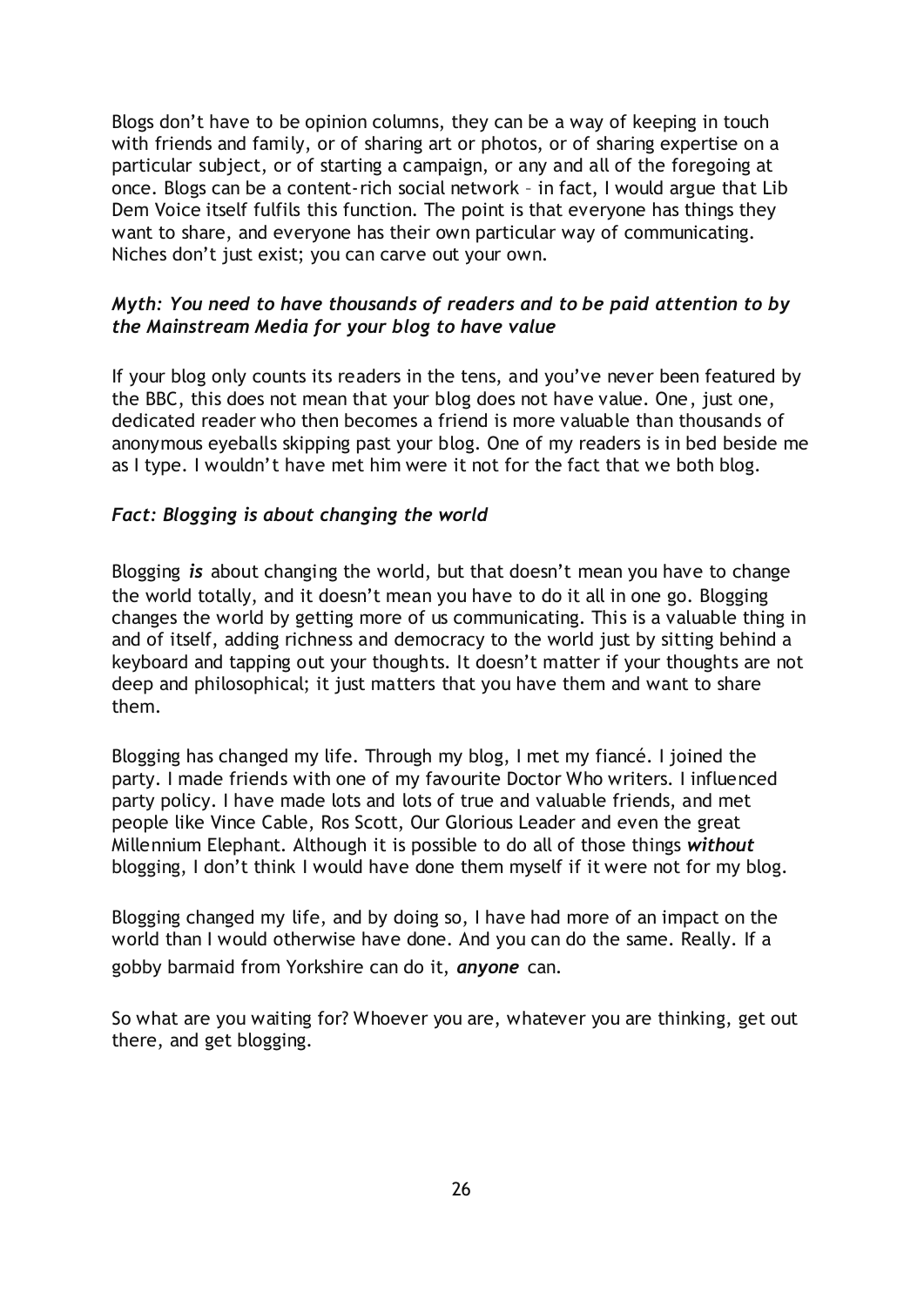# <span id="page-26-0"></span>Why blog?

by Alix Mortimer [\(fabulousblueporcupine.wordpress.com\)](http://fabulousblueporcupine.wordpress.com/)

The whys and wherefores of political blogging generate a lot of heat. Amble around the internet a little, and you"ll find denunciations of blogging as a selfindulgent waste of time, and see it lauded as the answer to every problem from lack of accountability to the rise of the far right. Personally, I have sympathy with the self-indulgent camp. It"s why I do it, after all. But there are, luckily, almost as many different reasons to blog as there are bloggers. Here are just a few:

## *Blog as an accountability tool*

If you"re a councillor or MP and you don"t have a Vince-like profile, blogging makes your activities visible to constituents and press, in an informal way that obviates the need for fanfare. Not every single thing you do will result in a law changed or a hospital saved, but that doesn"t mean your daily grind isn"t worthwhile and worth reporting. MPs should be particularly tempted because it's an opportunity to demonstrate that the recess periods aren"t just one long strawberry daiquiri.

## *Blog to campaign*

To be honest, I"ve had my doubts about this. Of course, blogging can be one tool within a wider campaign. But the old campaign rules still apply – what exactly are you hoping to achieve and how will you know when you"ve done it? I know groups of bloggers periodically decide that this-or-that opponent should be targeted by co-ordinated blogging, or such-and-such an issue be pushed to the press, but I"ve rarely seen it succeed.

More scope, I reckon, lies in the supporting role. Telling your readers to sign a petition to outlaw Dan Hannan will result in more signatures, and then that petition becomes a useful campaigning tool. Repeatedly blogging that Dan Hannan should be outlawed is unlikely to result in a newspaper calling for this to happen, or a question being asked in the House. (Or at least, it hasn"t yet and some chaps have been slogging away at it for long enough.)

## *Become number 55*

This is a sort of a fuzzy-edged version of the previous. Blogging may not get things done by itself, but it can contribute to the online "noise" in support of a political position. Quantity of blogging drives up quality and increases the chances that interested punters will find your corner of the blogosphere. Political blogging is still, just about, news in itself, and political activists still vie with one another to show that their party, or cause, has the most-read, the best-written or the highest-profile blogs. If you care about that party or cause, then you might want to add your voice to the chorus. Jo Christie-Smith put this rather well once – she said